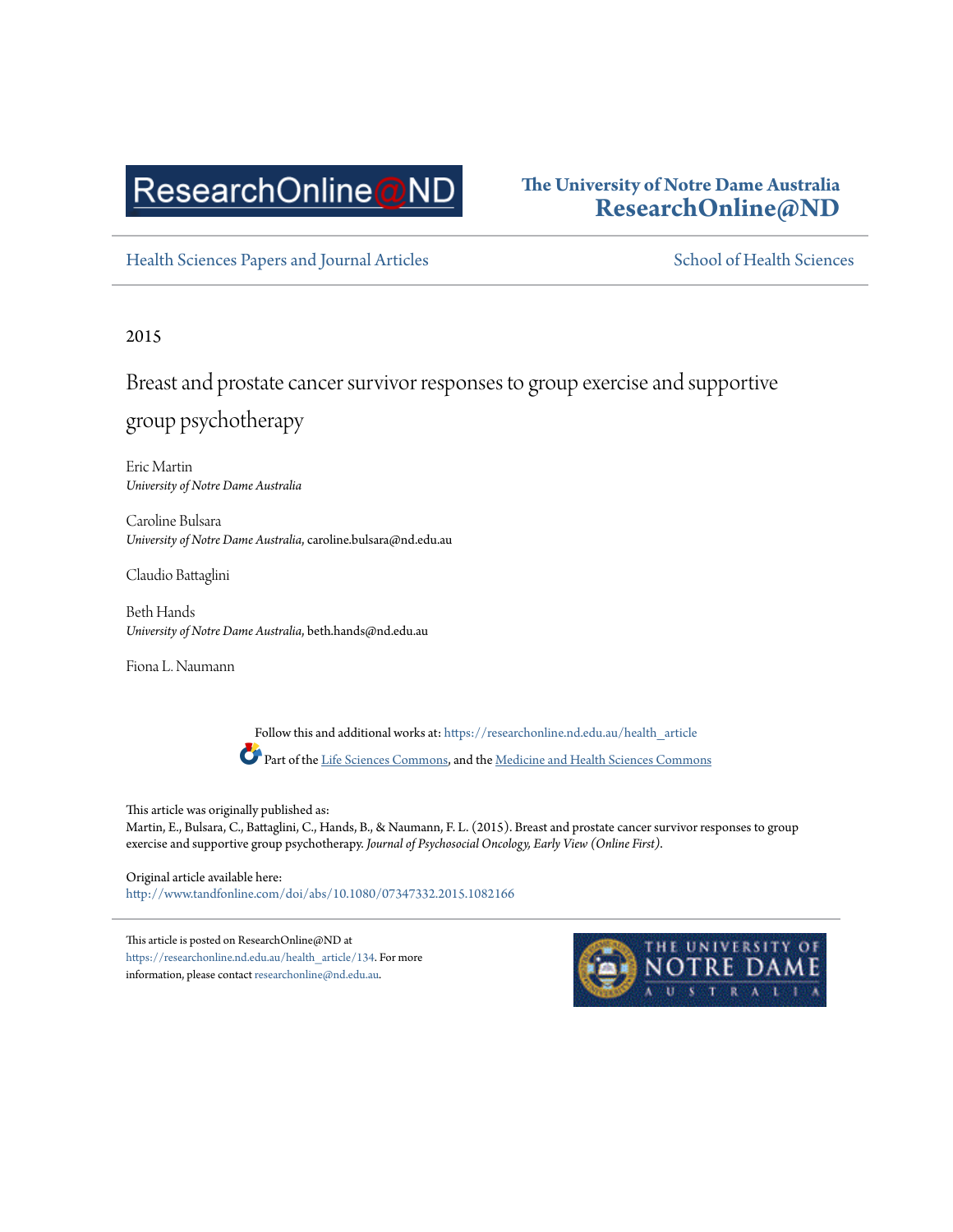**This is an Accepted Manuscript of an article published in the** *Journal of Psychosocial Oncology* **on 28 August 2015, available online: http://www.tandfonline.com/doi/pdf/10.1080/07347332.2015.1082166**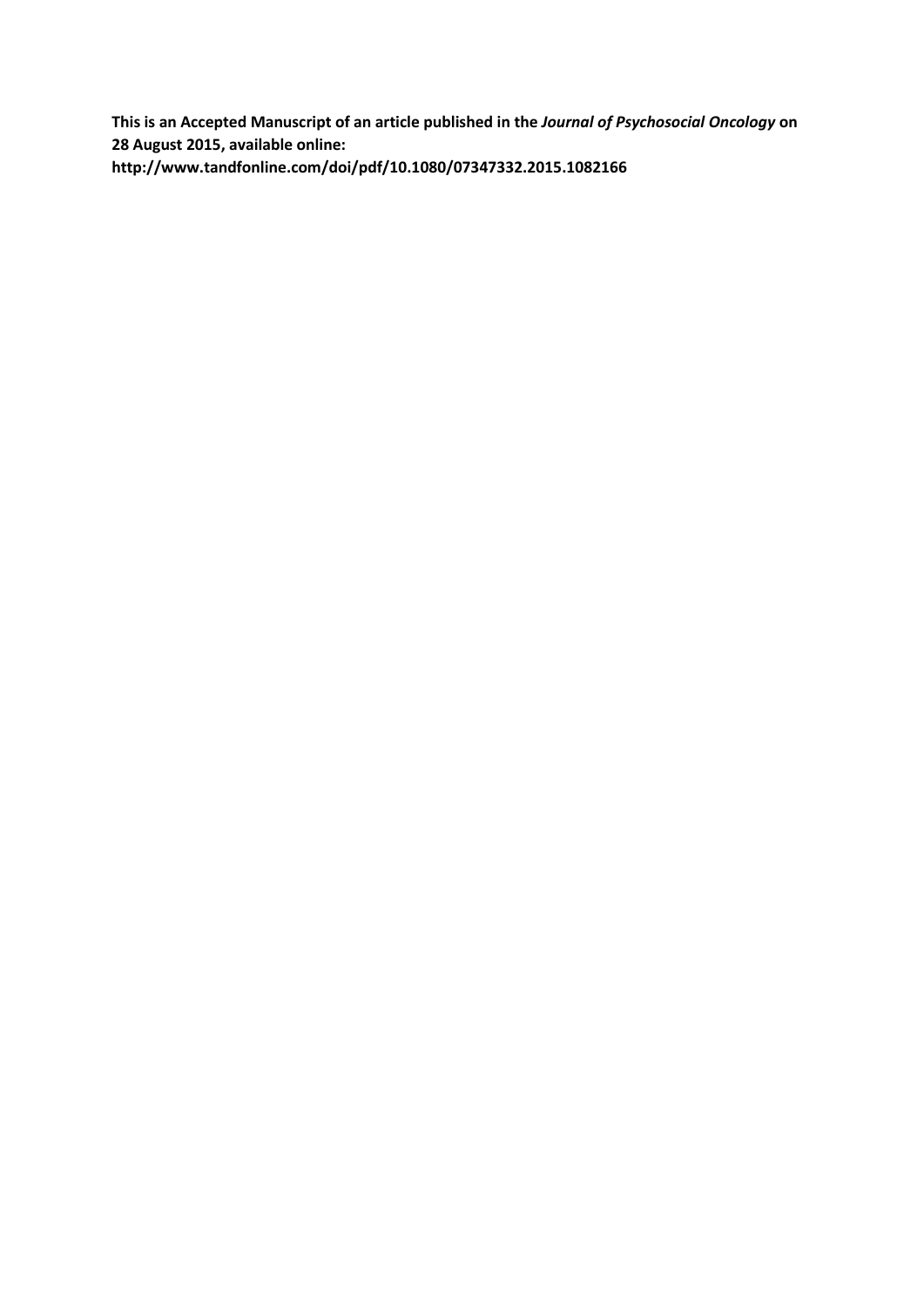This article was downloaded by: [University of Notre Dame Australia] On: 30 August 2015, At: 19:41 Publisher: Routledge Informa Ltd Registered in England and Wales Registered Number: 1072954 Registered office: 5 Howick Place, London, SW1P 1WG





### **Journal of Psychosocial Oncology**

Publication details, including instructions for authors and subscription information: <http://www.tandfonline.com/loi/wjpo20>

### **Breast and Prostate Cancer Survivor Responses to Group Exercise and Supportive Group Psychotherapy**

Eric Martin<sup>ab</sup>, Caroline Bulsara<sup>c</sup>, Claudio Battaglini<sup>de</sup>, Beth Hands<sup>f</sup> & Fiona L. Naumann<sup>g</sup>

<sup>a</sup> Department of Kinesiology, California State University–Monterey Bay, Seaside, USA

<sup>b</sup> School of Health Sciences, University of Notre Dame Australia, Fremantle, Australia

<sup>c</sup> School of Nursing, University of Notre Dame Australia, Fremantle, Australia

<sup>d</sup> University of North Carolina at Chapel Hill, Department of Exercise and Sport Science, Chapel Hill, NC, U.S.A.

<sup>e</sup> Lineberger Comprehensive Cancer Center, Chapel Hill, NC, U.S.A.

<sup>f</sup> Institute for Health Research, University of Notre Dame Australia, Fremantle, Australia <sup>g</sup> School of Exercise and Nutrition Sciences, Queensland University of Technology, Brisbane, Australia

Accepted author version posted online: 28 Aug 2015.

**To cite this article:** Eric Martin, Caroline Bulsara, Claudio Battaglini, Beth Hands & Fiona L. Naumann (2015): Breast and Prostate Cancer Survivor Responses to Group Exercise and Supportive Group Psychotherapy, Journal of Psychosocial Oncology, DOI: [10.1080/07347332.2015.1082166](http://www.tandfonline.com/action/showCitFormats?doi=10.1080/07347332.2015.1082166)

**To link to this article:** <http://dx.doi.org/10.1080/07347332.2015.1082166>

**Disclaimer:** This is a version of an unedited manuscript that has been accepted for publication. As a service to authors and researchers we are providing this version of the accepted manuscript (AM). Copyediting, typesetting, and review of the resulting proof will be undertaken on this manuscript before final publication of the Version of Record (VoR). During production and pre-press, errors may be discovered which could affect the content, and all legal disclaimers that apply to the journal relate to this version also.

### PLEASE SCROLL DOWN FOR ARTICLE

Taylor & Francis makes every effort to ensure the accuracy of all the information (the "Content") contained in the publications on our platform. However, Taylor & Francis, our agents, and our licensors make no representations or warranties whatsoever as to the accuracy, completeness, or suitability for any purpose of the Content. Any opinions and views expressed in this publication are the opinions and views of the authors, and are not the views of or endorsed by Taylor & Francis. The accuracy of the Content should not be relied upon and should be independently verified with primary sources of information. Taylor and Francis shall not be liable for any losses, actions, claims, proceedings, demands, costs, expenses, damages, and other liabilities whatsoever or howsoever caused arising directly or indirectly in connection with, in relation to or arising out of the use of the Content.

This article may be used for research, teaching, and private study purposes. Any substantial or systematic reproduction, redistribution, reselling, loan, sub-licensing, systematic supply, or distribution in any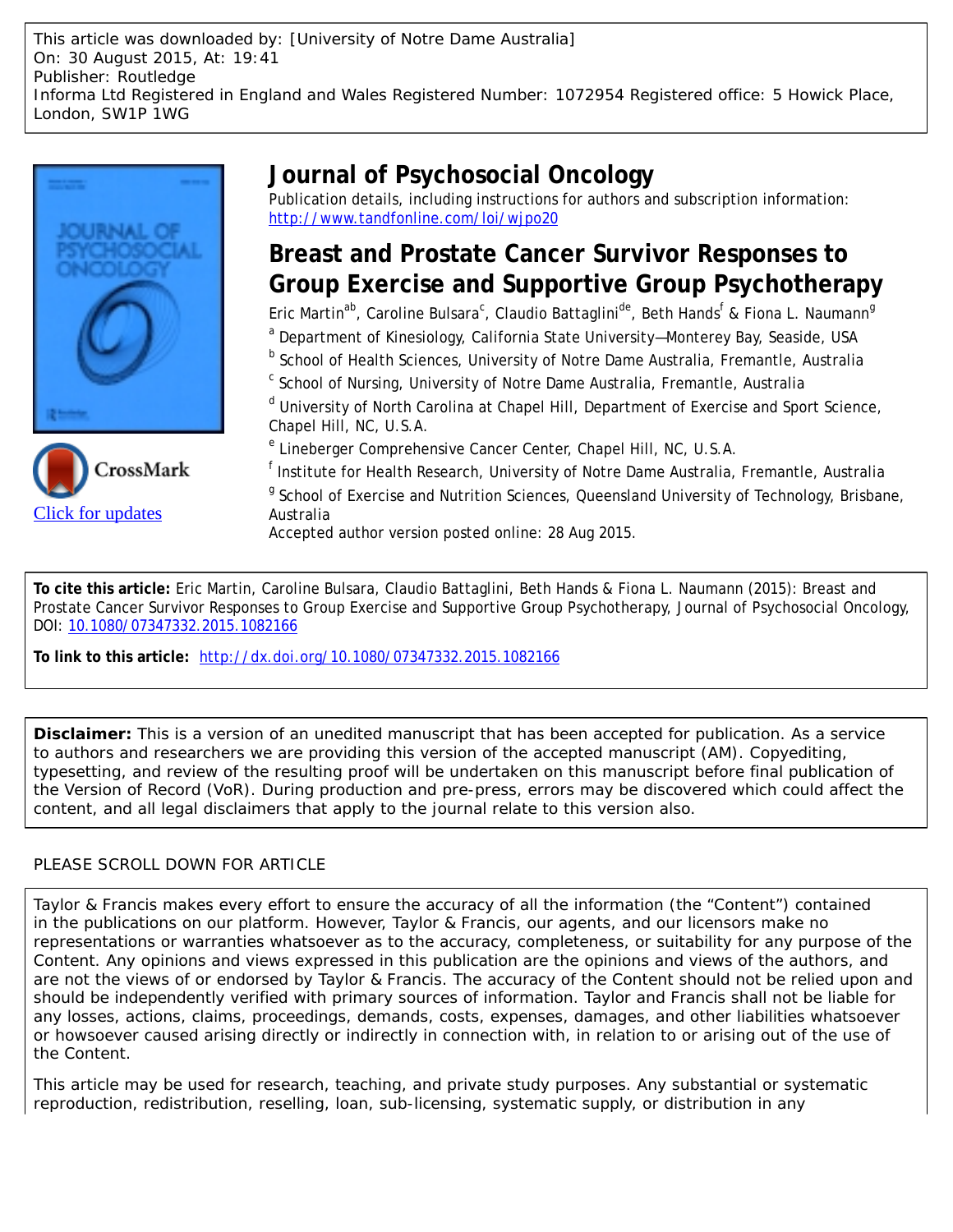form to anyone is expressly forbidden. Terms & Conditions of access and use can be found at [http://](http://www.tandfonline.com/page/terms-and-conditions) [www.tandfonline.com/page/terms-and-conditions](http://www.tandfonline.com/page/terms-and-conditions)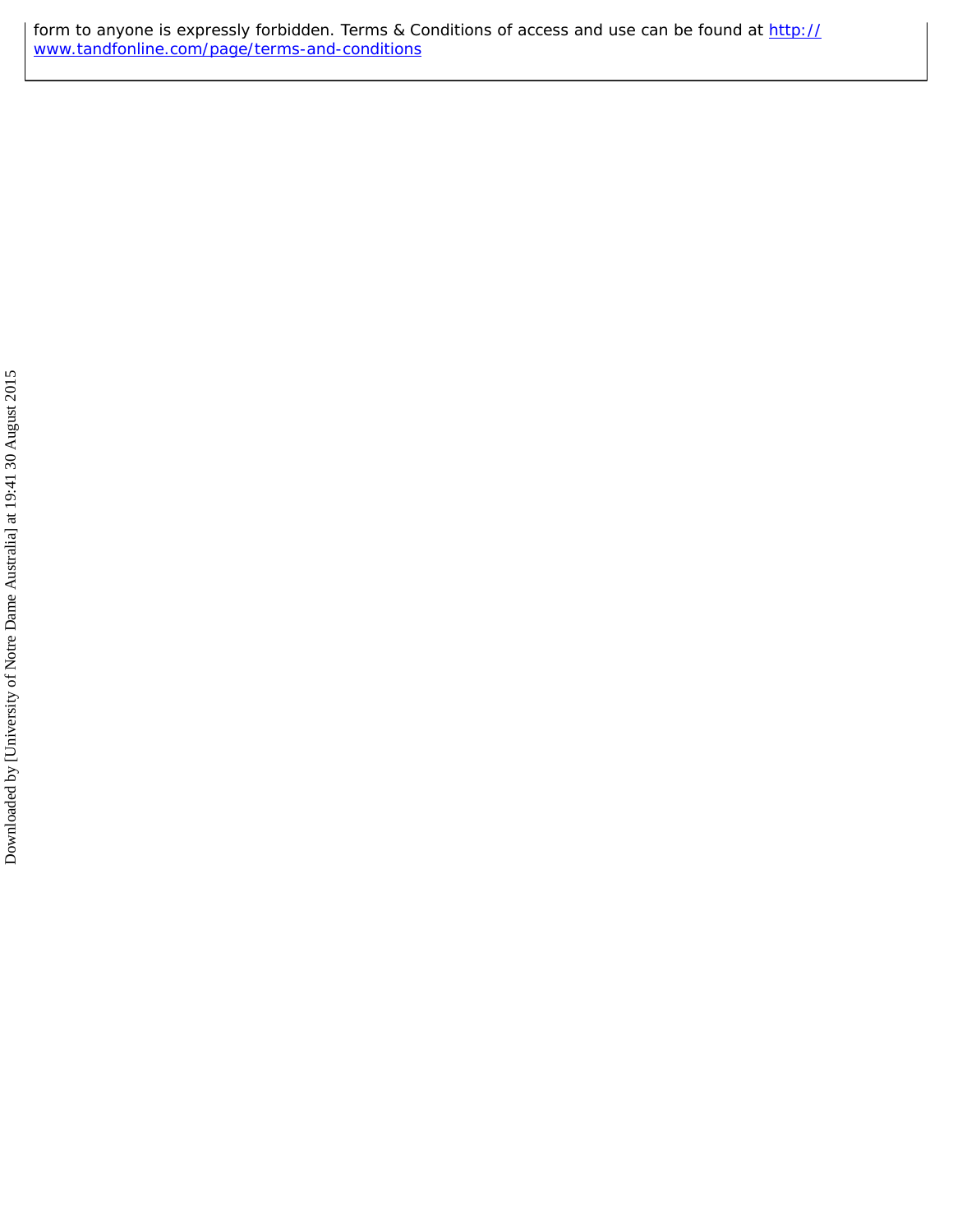## Breast and Prostate Cancer Survivor Responses to Group Exercise and Supportive Group Psychotherapy

Eric Martin<sup>a,b</sup>, Caroline Bulsara<sup>c</sup>, Claudio Battaglini<sup>d,e</sup> Beth Hands<sup>f</sup>, Fiona L. Naumann<sup>g</sup>

<sup>a</sup>Department of Kinesiology, California State University—Monterey Bay, Seaside, USA <sup>b</sup>School of Health Sciences, University of Notre Dame Australia, Fremantle, Australia c School of Nursing, University of Notre Dame Australia, Fremantle, Australia. <sup>d</sup>University of North Carolina at Chapel Hill, Department of Exercise and Sport Science, Chapel Hill, NC, U.S.A.

e Lineberger Comprehensive Cancer Center, Chapel Hill, NC, U.S.A.

<sup>f</sup>Institute for Health Research, University of Notre Dame Australia, Fremantle, Australia.

<sup>g</sup>School of Exercise and Nutrition Sciences, Queensland University of Technology, Brisbane, Australia.

Corresponding author at: Eric Martin, [ealexandermartin@gmail.com](mailto:ealexandermartin@gmail.com)

#### **Abstract**

This study qualitatively examined an 8 week group exercise and counseling intervention for breast and prostate cancer survivors. Groups exercised 3 days per week, 50 minutes per session, performing moderate intensity aerobic and resistance training. Groups also underwent 90 minute supportive group psychotherapy sessions once per week. Survivors discussed their experiences in focus groups post intervention. Transcripts were analyzed using interpretative phenomenological

## <sup>1</sup> ACCEPTED MANUSCRIPT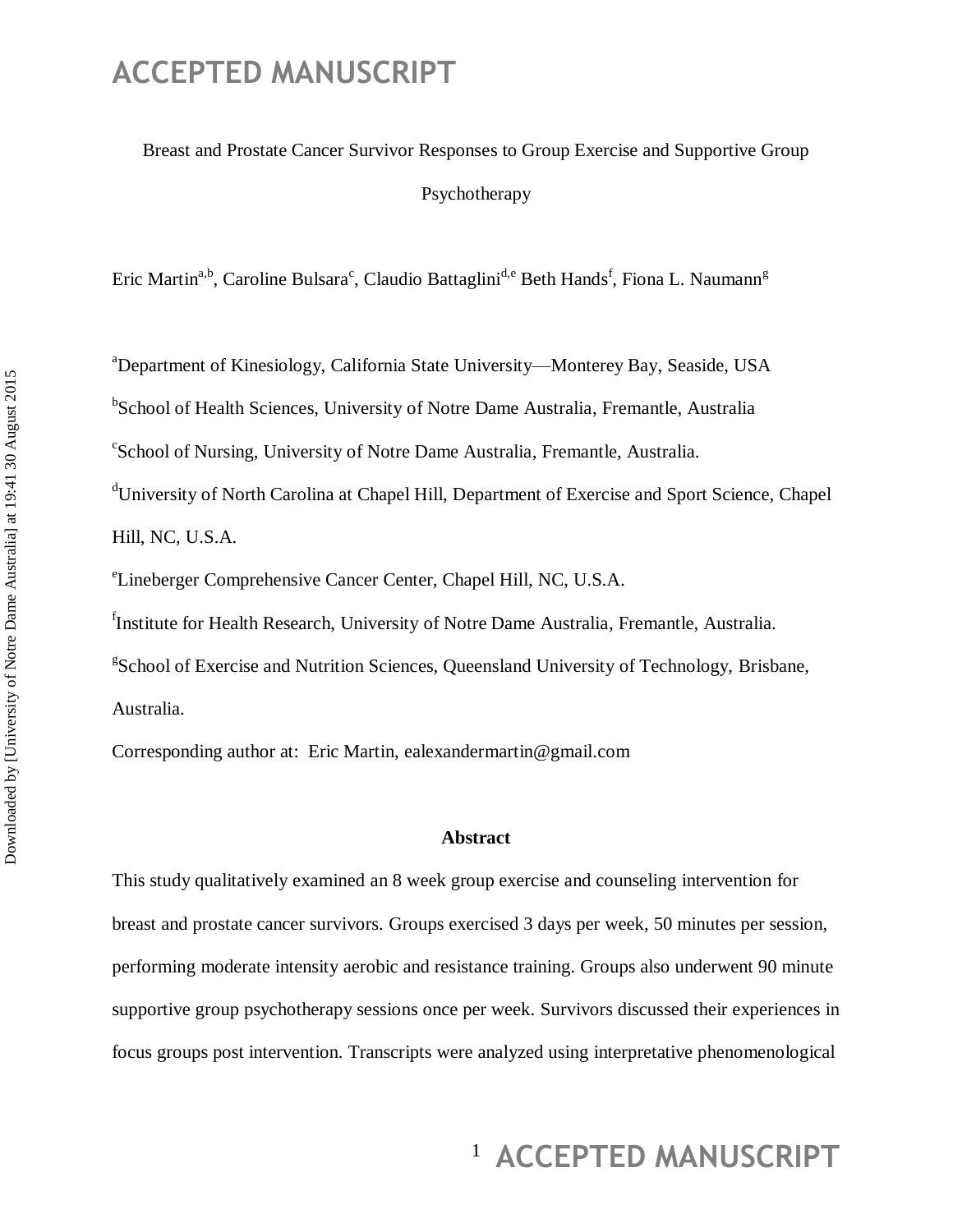analysis. Survivors described how exercise facilitated counseling by creating mutual aid and trust, and counseling helped participants with self-identity, sexuality, and returning to normalcy. When possible, counselors and fitness professionals should create partnerships to optimally support cancer survivors.

#### **Key words**

exercise physiology; oncology; counseling; intervention; focus group

## <sup>2</sup> ACCEPTED MANUSCRIPT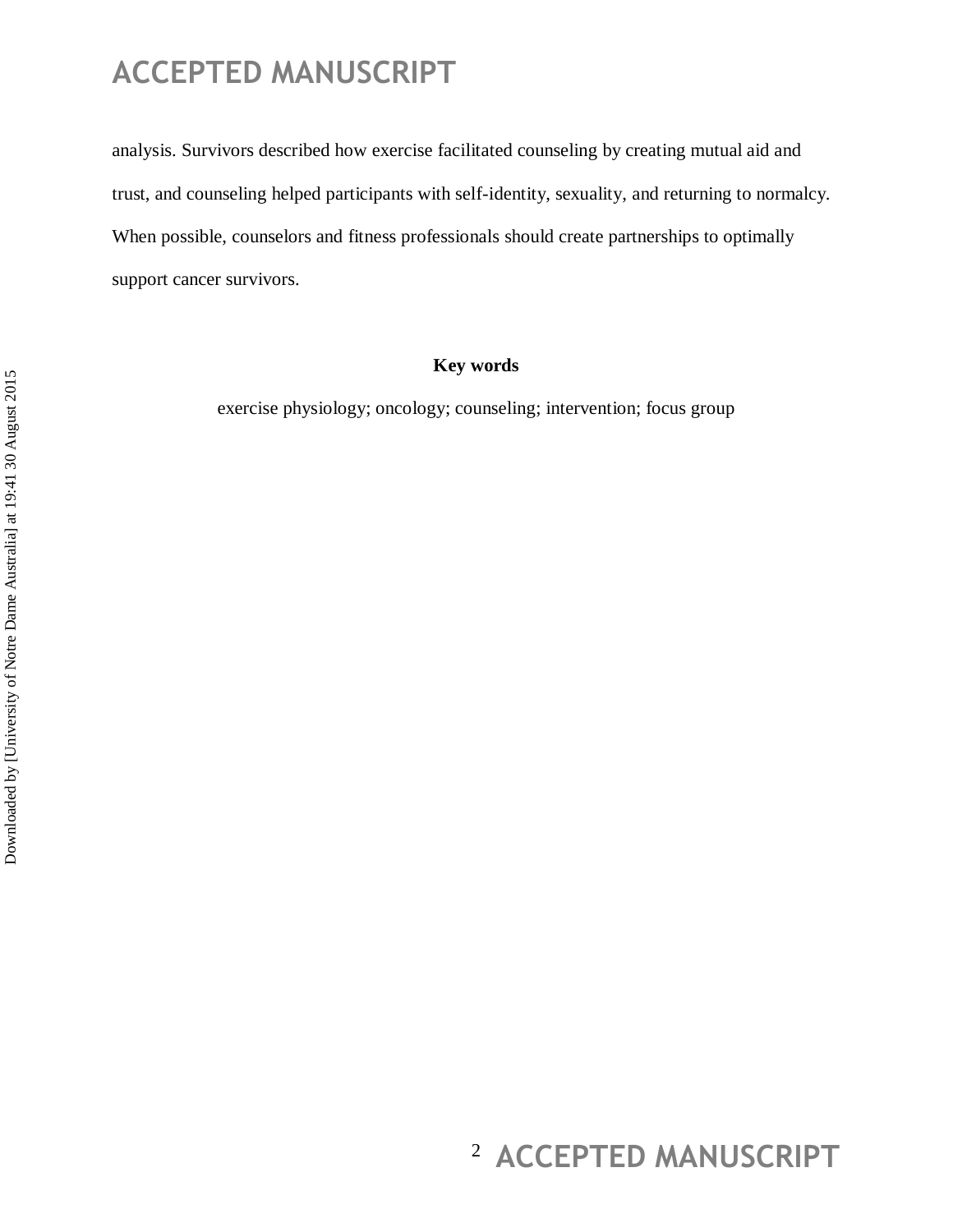#### **Introduction**

Mental health interventions remain underutilized in oncology, especially among men (Carmack Taylor et al., 2006; Eakin & Strycker, 2001; Kaplan, 2008; Krizek, Roberts, Ragan, Ferrara, & Lord, 1999; Nekolaichuk, Cumming, Turner, Yushchyshyn, & Sela, 2011; Petersson, Berglund, Brodin, Glimelius, & Sjödén, 2000; Sherman et al., 2007; Steginga et al., 2008). Some studies have shown that this appears to be due to patient preference, rather than a lack of available services (Carmack Taylor et al., 2006; Krizek et al., 1999; Nekolaichuk et al., 2011; Petersson et al., 2000; Sherman et al., 2007). Barriers among male cancer survivors to accessing psychosocial support include:

- 1. a sense of stigma and therefore social constraint from seeking mental health service (Kaplan, 2008; Steginga et al., 2008);
- 2. the failure of healthcare providers to ask about emotional distress (Kaplan, 2008; Plass & Koch, 2001);
- 3. a lack of awareness among survivors of available resources (Eakin & Strycker, 2001; Kaplan, 2008; Plass & Koch, 2001); and
- 4. not believing they require mental health services (Boudioni et al., 2001; Eakin & Strycker, 2001; Krizek et al., 1999; Plass & Koch, 2001; Sherman et al., 2007).

When male cancer survivors do participate in psychological support services, they identify valuable components as being the information presented on their medical and health outcomes and the provision of stress management techniques (Berglund, Petersson, Eriksson, & Häggman, 2003; Boudioni et al., 2001; Chambers, Pinnock, Lepore, Hughes & O'Connell, 2011; Sherman et al., 2007). Some studies indicate that more stereotypical counseling areas are rated

## <sup>3</sup> ACCEPTED MANUSCRIPT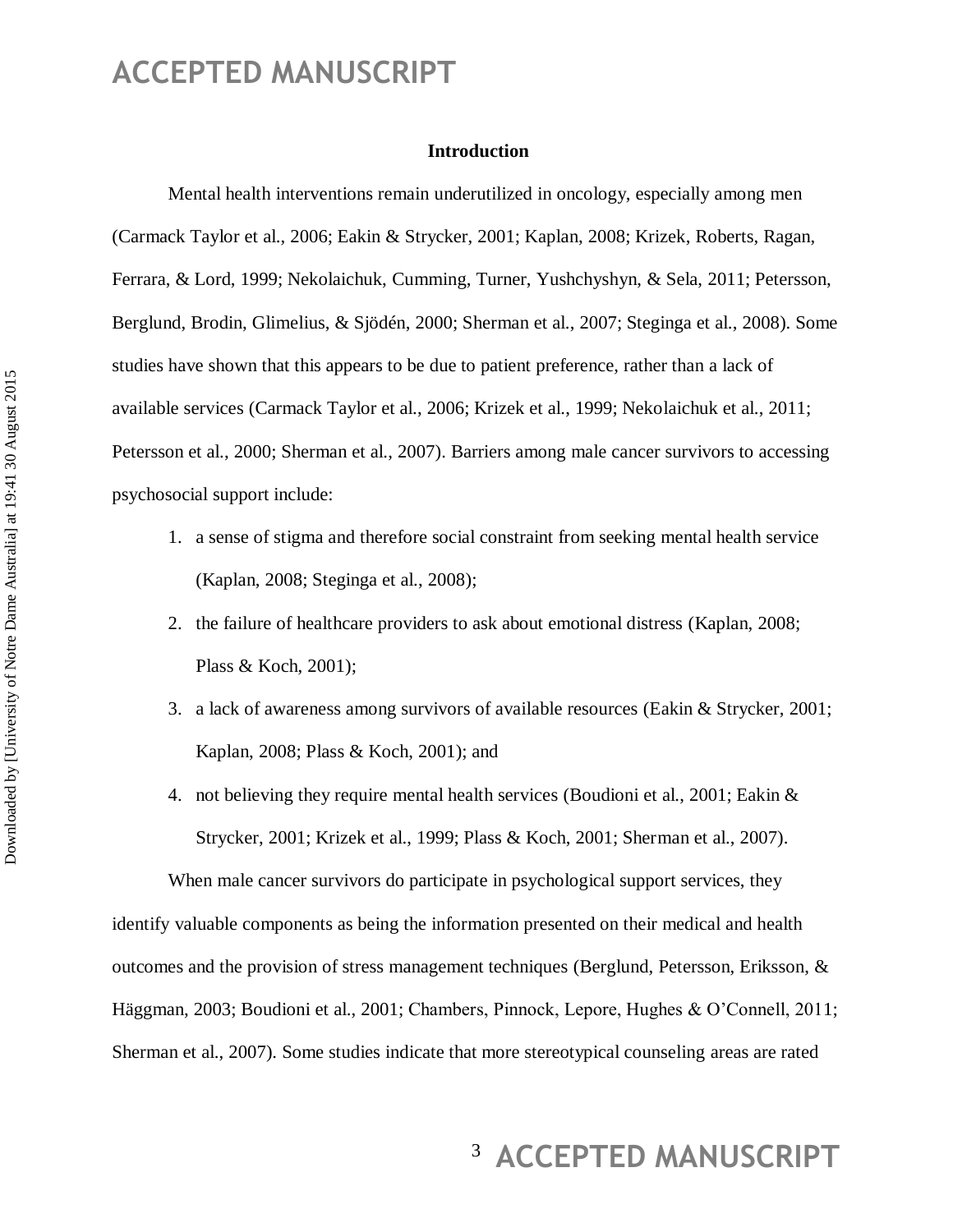lower in importance and preference or are avoided by men altogether (Berglund et al., 2003; Boudioni et al., 2001; Sherman et al., 2007). This has been attributed to a common male view that sharing emotions is uncomfortable and undermines their masculinity (Roth, Weinberger  $\&$ Nelson, 2008). However, a seminal study in this area by Krizek and colleagues (1999), demonstrated that once a prostate cancer survivor actually commits to attending the first support group session, he tends to stay with the program. The problem remains of how to attract cancer survivors to attend and engage in counseling.

Previous research indicated that combining individual counseling with personalized exercise for breast cancer survivors improved QOL more than using either exercise or counseling alone (Naumann et al., 2012). Other studies that examined multimodal interventions in cancer survivors have predominantly focused on female survivors; specifically breast cancer survivors(Berglund, Bolund, Gustavsson, & Sjoden, 1993; Block et al., 2009; Cho, Yoo, & Kim, 2006; Courneya et al., 2003; Culos-Reed, Robinson, Lau, O'Connor, & Keats 2007; Rabin, Pinto, Dunsiger, Nash, & Trask, 2009; Van Weert et al., 2005). This pilot study extended from the prior work, which was done in breast cancer survivors only (Naumann et al., 2012), to include prostate cancer survivors. One goal of the pilot study was to examine if prostate cancer survivors would participate in a combined exercise and counseling intervention. It was hypothesized that combining the modes (exercise and counseling) would facilitate acceptance of and participation in the counseling portion of the intervention, thus addressing the problem of disengagement of male cancer survivors with psychological counseling described in the literature (Berglund et al., 2003; Boudioni et al., 2001; Sherman et al., 2007). Prostate cancer survivors were chosen as they represent a similarly large proportion of the population of male-specific cancers as breast cancer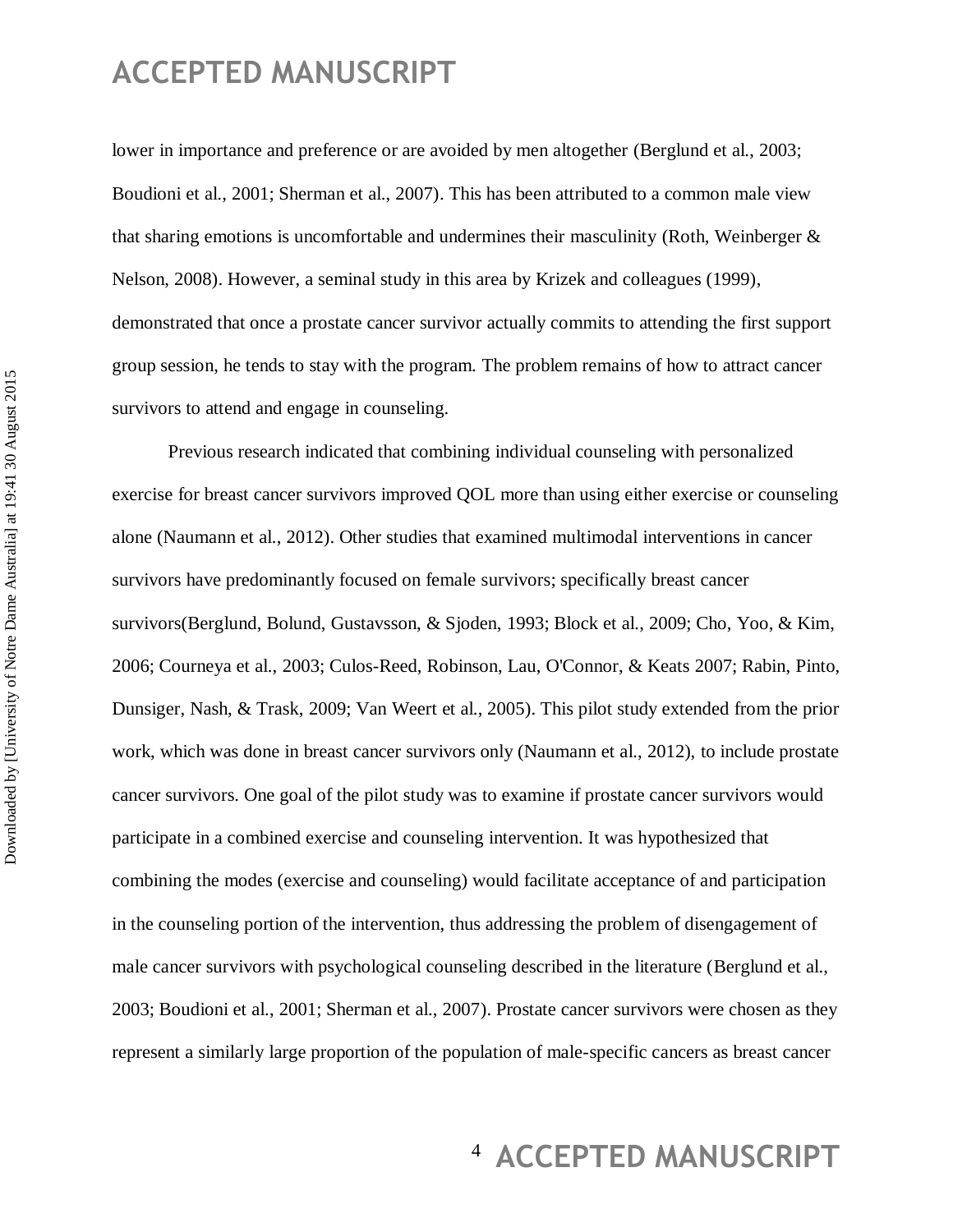survivors do for females (Australian Institute of Health and Welfare & Australasian Association of Cancer Registries, 2010). The purpose of this study was to examine the lived experience of both the breast and prostate cancer survivors participating in the intervention, to determine how a multimodal intervention may be designed to optimally engage both populations.

#### **Method**

Prostate and breast cancer survivors were recruited to participate in a group exercise and supportive group psychotherapy (SGP) intervention through hospitals in the Perth metropolitan area, the Cancer Associations, and the Fremantle General Practitioner network. Inclusion criteria were:

- 25 to 80 years old;
- confirmed Stage I, II or III breast or prostate cancer;
- completed all planned surgery, chemotherapy and/or radiation therapy;
- and able to participate in exercise as determined by physician clearance.

Men and women participated in separate groups. Before the intervention, participants completed pre-exercise screening and assessments. Post-intervention assessments were completed the week after the intervention, which included a focus group interview. This paper centers on the psychosocial aspects of participating in the program as data was gathered during focus group sessions. This study was approved by the University of Notre Dame Australia's Human Research Ethics Committee (#08002F).

The 8 week intervention consisted of group exercise and SGP. Group exercise was delivered by a fitness professional 3 days per week for 50 minutes per session. All exercise sessions included 20-30 minutes of aerobic training, 20-30 minutes of resistance training, and 10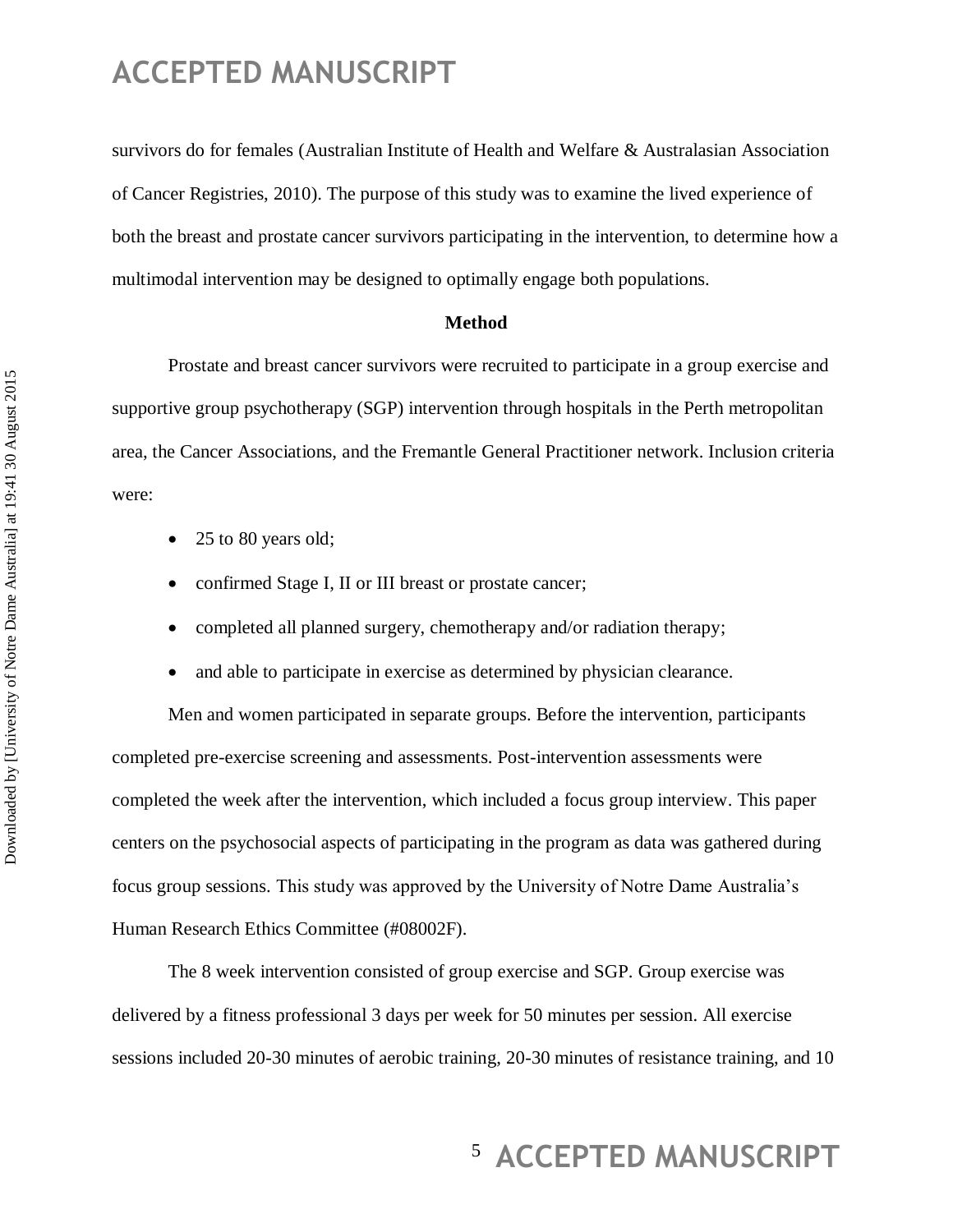minutes of static stretching. As a pilot study, one of the purposes was to formulate an exercise intervention framework to inform a subsequent larger trial that was implemented after the conclusion of this pilot study. Therefore, exercise prescriptions were individualized to the needs of the group, with a range of modalities used. Aerobic training comprised the following components; participants walked outside or up and down stairs; used aerobic training machines, including treadmills, stationary bicycles, ellipticals, rowers, and arm cranks; and undertook cardio boxing and hydrotherapy class sessions. Resistance training was completed using body weight, free weight, and resistance machine exercises. The intensity of exercise was prescribed using rating of perceived exertion (RPE) (Borg, 1982) varying intensities progressing from light (RPE of 6-10) to hard (RPE of 13-15), however, the average intensity was moderate (RPE of 12).

The SGP program was based on the seminal work of Cain et al. (1986), which developed formal models of group psychological interventions in cancer survivors. The SGP was delivered by two accredited counselors, once per week for 90 minutes. Each weekly session was based around 8 themes, which reflected the ongoing needs of cancer survivors (Jefford et al., 2008; Marlow, Cartmill, Cieplucha & Lowrie, 2003). The themes were: 1) exploring life stories, 2) implications of living with cancer, 3) coping with stress, 4) mindfulness and feeling anxious, 5) relationships and support, 6) self-identity, 7) hope, and 8) moving forward.

Each SGP session included opportunity for individual expression, group discussion, teaching, and problem solving (Breitbart, 2002; Breitbart et al., 2010; Cain et al., 1986). The proposed benefits of participating in these experiences together were creating a sense of belonging and normalcy, sharing and reshaping their identities, feeling a sense of mutual aid, and creating hope by comparison of coping success.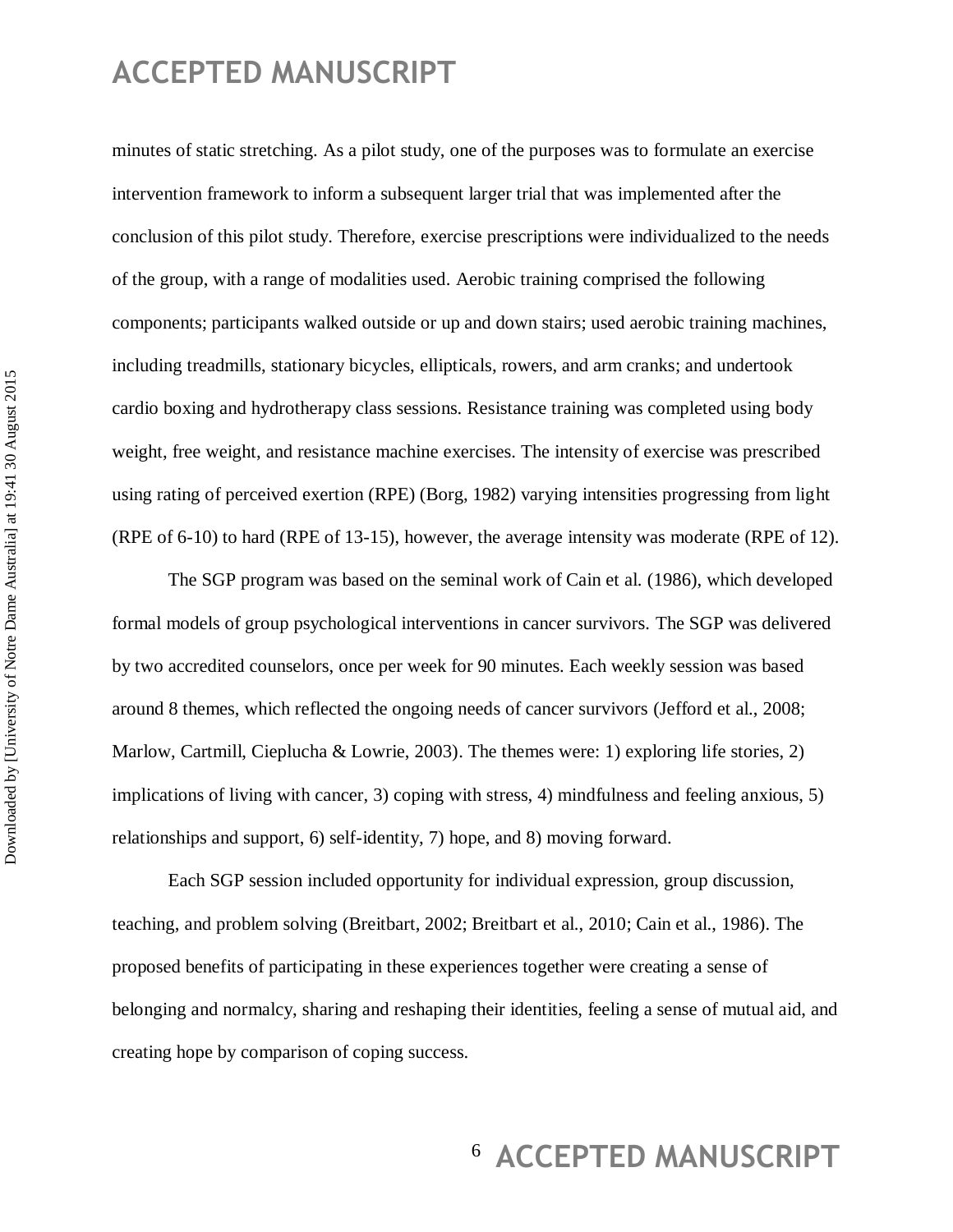To examine the participants' experiences, qualitative data were gathered during focus group sessions, one week post-intervention. During these semi structured interviews, the facilitator asked the participants to describe their overall experience of the program. Sessions lasted 90 minutes and were audio-recorded, then transcribed verbatim.

Interpretative phenomenological analysis was utilized as a methodological approach to the analysis with an idiographic focus within the psychological domain (Smith, Flowers,  $\&$ Larkin, 2001). It provided in depth exploration of how the individual made sense of the phenomena of interest. NVivo Version 8 (QSR International, VIC) was used to facilitate the analysis after transcriptions were first read to identify emerging themes (Smith et al., 2001).

In addition to the qualitative reports of participants, the intervention was objectively determined to be feasible if participant attendance and retention rates to both components of the intervention were at least 80% (Martin, Battaglini, Groff & Naumann 2013).

#### **Results**

Overall, 31 survivors (12 men and 19 women) enrolled into the study; however, three people dropped out after the initial assessment for the program: one man withdrew six weeks into the program after suffering a heart attack unrelated to the program; one woman suffered a back injury prior to the assessment and was no longer eligible; and one woman came to her assessment, but never returned. In a follow-up telephone call, she disclosed that she lacked the motivation to force herself to make the commitment. Seventeen breast and 11 prostate cancer survivors completed the program (Table 1).

The women had an average attendance rate of 85% for both the exercise and SGP sessions, while the men attended an average of 80% of the exercise sessions and 87% of the SGP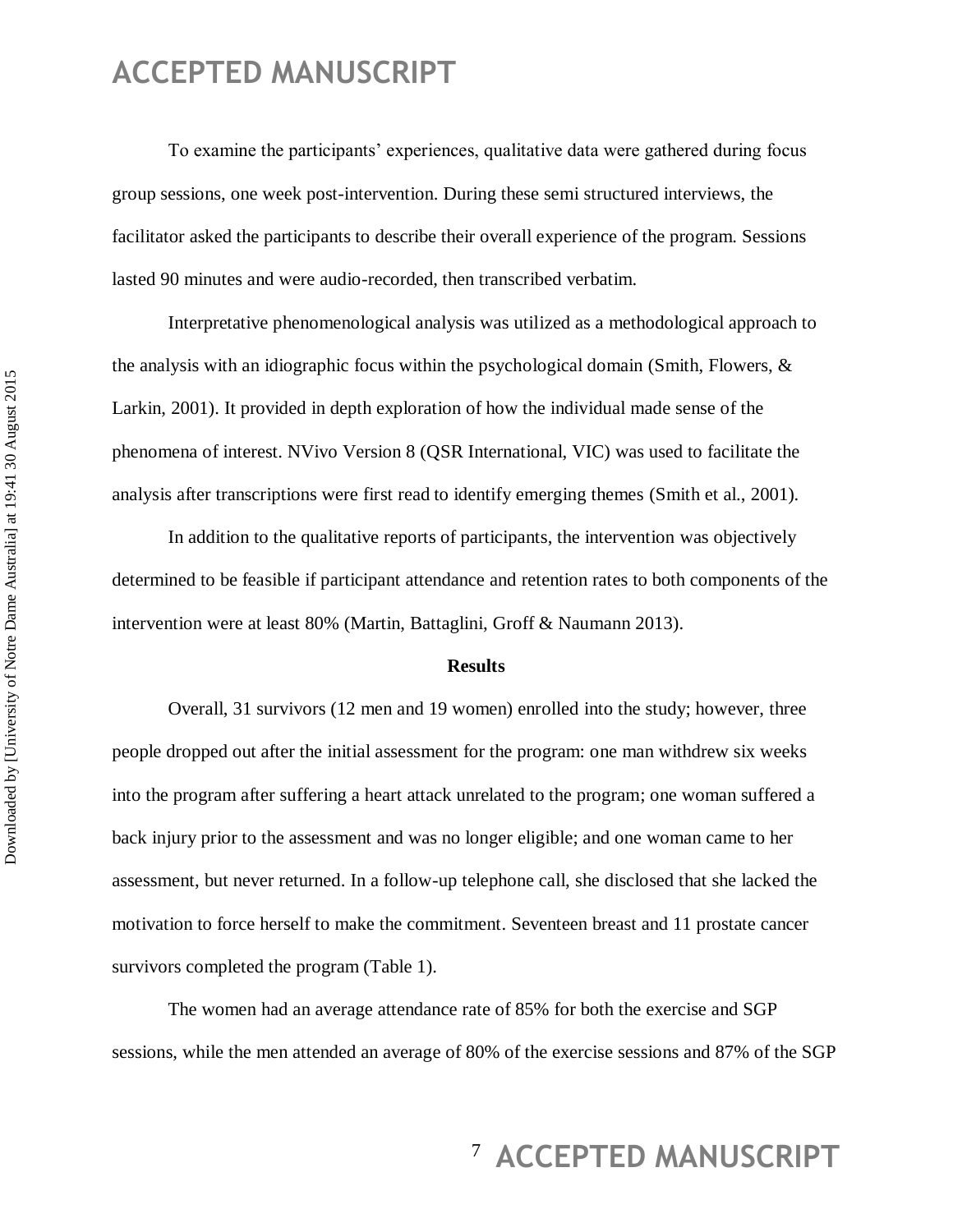sessions. Participants' reasons for missing days were mostly minor illness (women) and work commitments (men).

All 11 men and 14 of the women participated in the focus groups. Three women did not participate due to scheduling conflicts. Data presented here focused on comments pertinent to the program design that related to their participation experience. Seven major themes highlighted the value of the program for the participants. Themes focused on being given the opportunity to explore and redefine self-identity and the provision of ongoing support to succeed, despite prior failures. In addition, the importance of exercise variety and maintaining exercise behaviors, along with the value of the combined exercise and counseling model were highlighted. In terms of counseling, participants often changed their perceptions of counseling from an unwanted to beneficial and meaningful component, and spoke of the importance of participating in the program as a group.

#### **Changing perceptions of counseling**

At the initial assessment, many of the men asked if they could opt out of the counseling sessions. They were drawn to the program for the free exercise classes, but expressed no interest in the psychological component. It was explained to them that the counseling was a compulsory component of the whole intervention. During the focus groups, some men recalled their reluctance to participate due to a sense of stigma surrounding mental health services. They highlighted their beliefs that going to counseling made them appear less masculine. Other participants, both men and women, described that they simply did not think they needed counseling. However, post program, many realized after participating in the SGP sessions how much they needed and wanted counseling. Overall, being in a group had motivated everyone to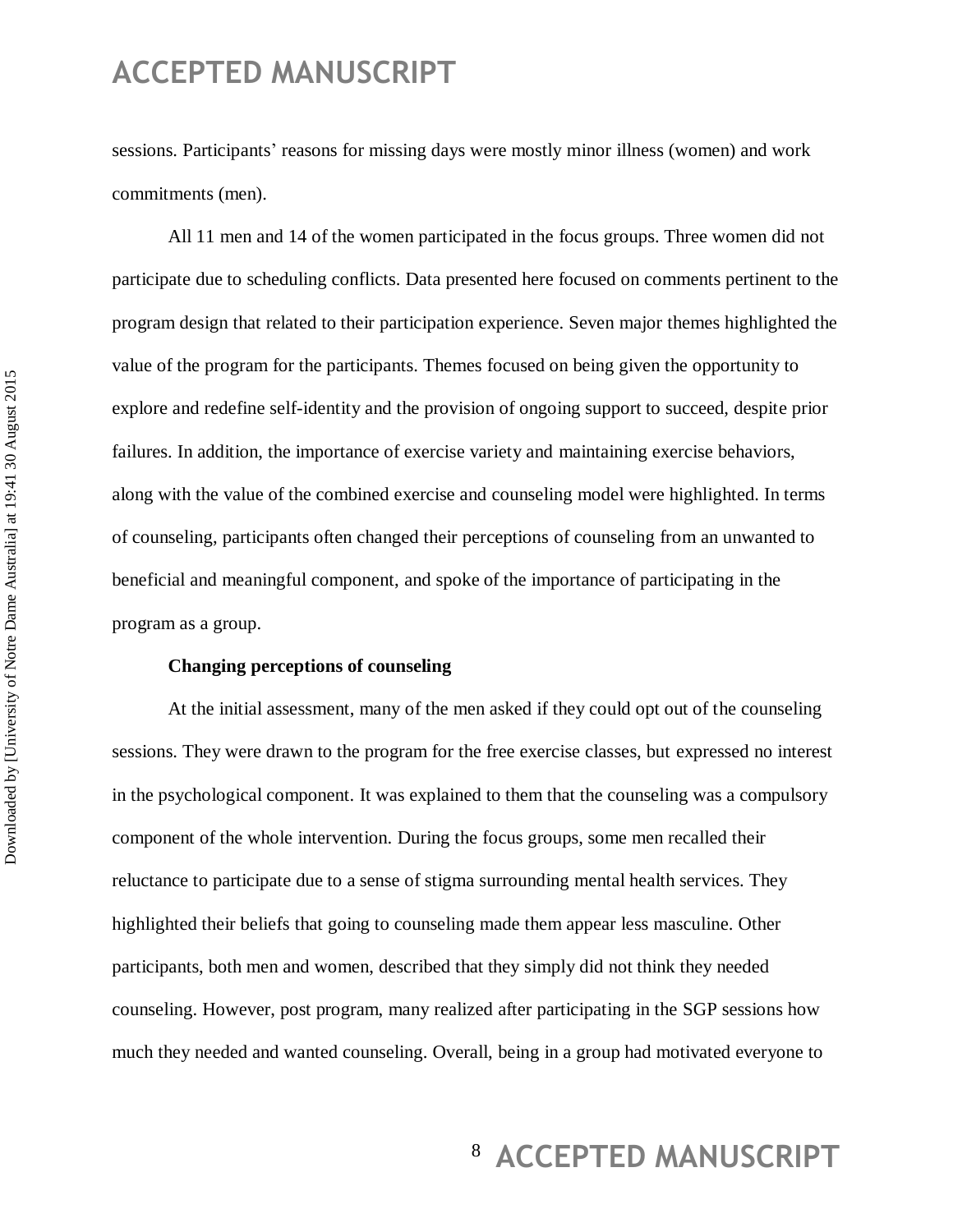attend. One survivor stated, "Even if I didn't feel 100%, I thought I've gotta go, I can't bloody miss it. It was like a magnet drawing me here."

Although the time allocated to the exercise component of the program was greater, the SGP was equally important. One participant commented, "just all exercise wouldn't have been as meaningful to me, or it wouldn't have been as good without the counseling." In contrast to most others, one man described how the counseling, rather than the exercise, drew him to the program because he felt he had not dealt with the mental repercussions of prostate cancer. Some of the benefits participants derived from counseling included stress management, coping skills and having the group support.

#### **The importance of participating in the intervention as a group**

While the program could have been taught individually, "confronting the problems and coping with people that are suffering the same thing is very beneficial." The act of sharing became important for the groups. One woman described the counseling as "very helpful in sharing my journey with the group and learning from their experiences too. It was also extremely beneficial to learn techniques to manage stress, breathing and also in letting go of issues from the past."

Even the few men and women who did not feel the counseling was intrinsically important or useful still felt that participating in the counseling was crucial to the dynamic of the group. Therefore, the group aspect of the counseling made it important to them.

In the end, the fellowship of the men or women to collectively improve their health became the focus. Sharing experiences transcended every aspect of the program. One female participant described the group as "filling an enormous hole for me." A male participant shared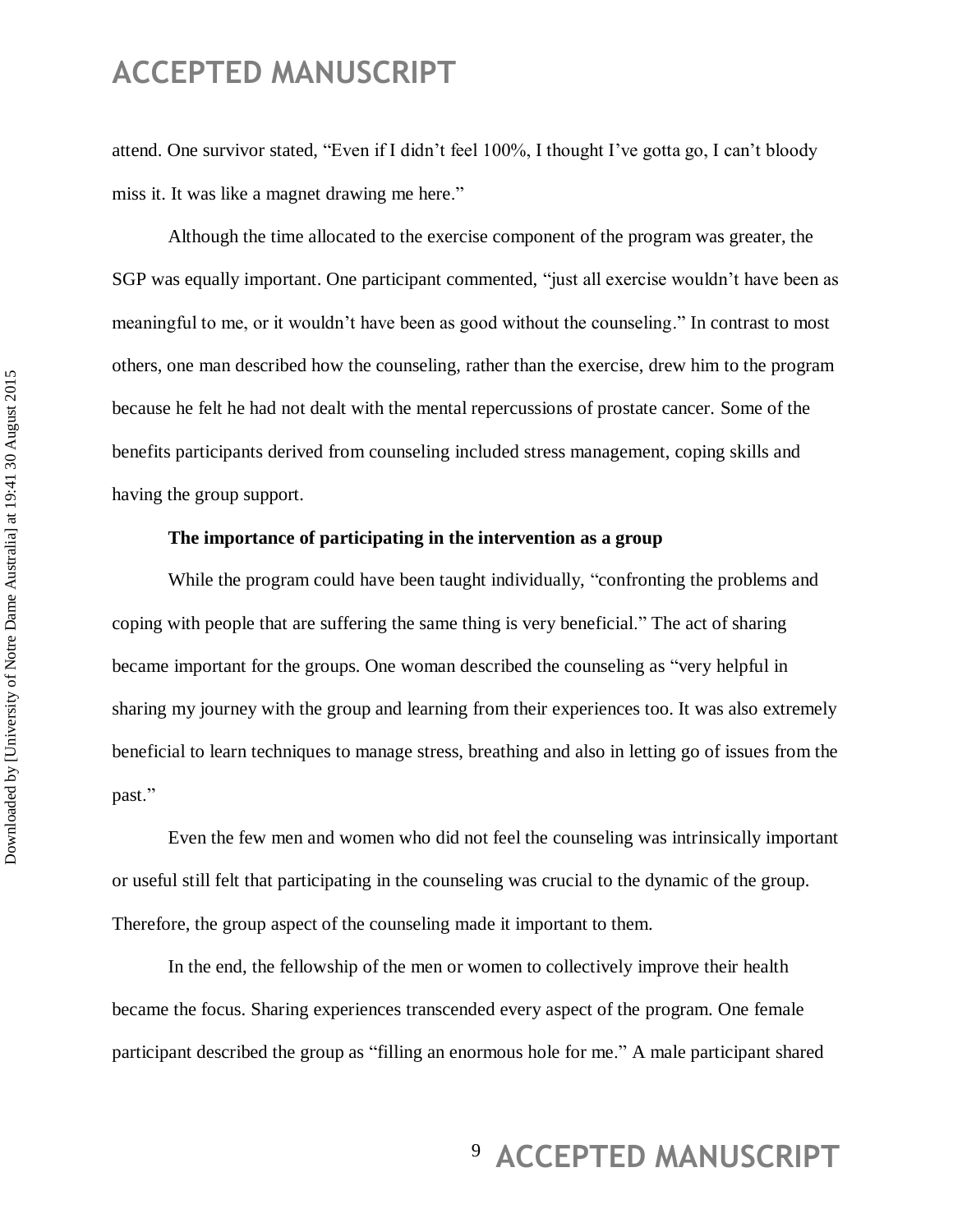that "this group's the only place I've actually spoken, and shared and talked with other guys who've been through and are going through the same experience." Both men and women supported one participant's statement that "at times cancer can make you feel very alone, and suddenly you realize there are others going through exactly the same thing." That similarity and knowing that everyone else faced the same problems and had many of the same fears made the participants feel safer.

The real bonding came from participating, as a team, to see how much they could achieve together. One survivor stated, "I think it's the group, and the sense of camaraderie, and look we're all in it together, so we're all going to really go for it." As the participants reiterated, the exercise alone was not enough—it was "being with people who are in the same situation and listening to their stories as well." The participants shared stories and jokes, which allowed them simultaneously to bond together and cope. One man summarized the total importance of the group:

I tried a gym program before and didn't last long. You didn't feel like going and you'd miss one—you miss one, you miss a couple. Whereas the fact that we were here and it was a group, and I knew if I didn't come I'd be missing out being with you guys. The group aspect of doing, again as men, doing something together physical builds that bond.

### **Value that the combined exercise and counseling model offered participants.**

There was strong support for the combined nature of the program, whereby exercise was perceived to facilitate trust and communication going into the counseling sessions. One male suggested they would not have sought out counseling aside from this program but had found it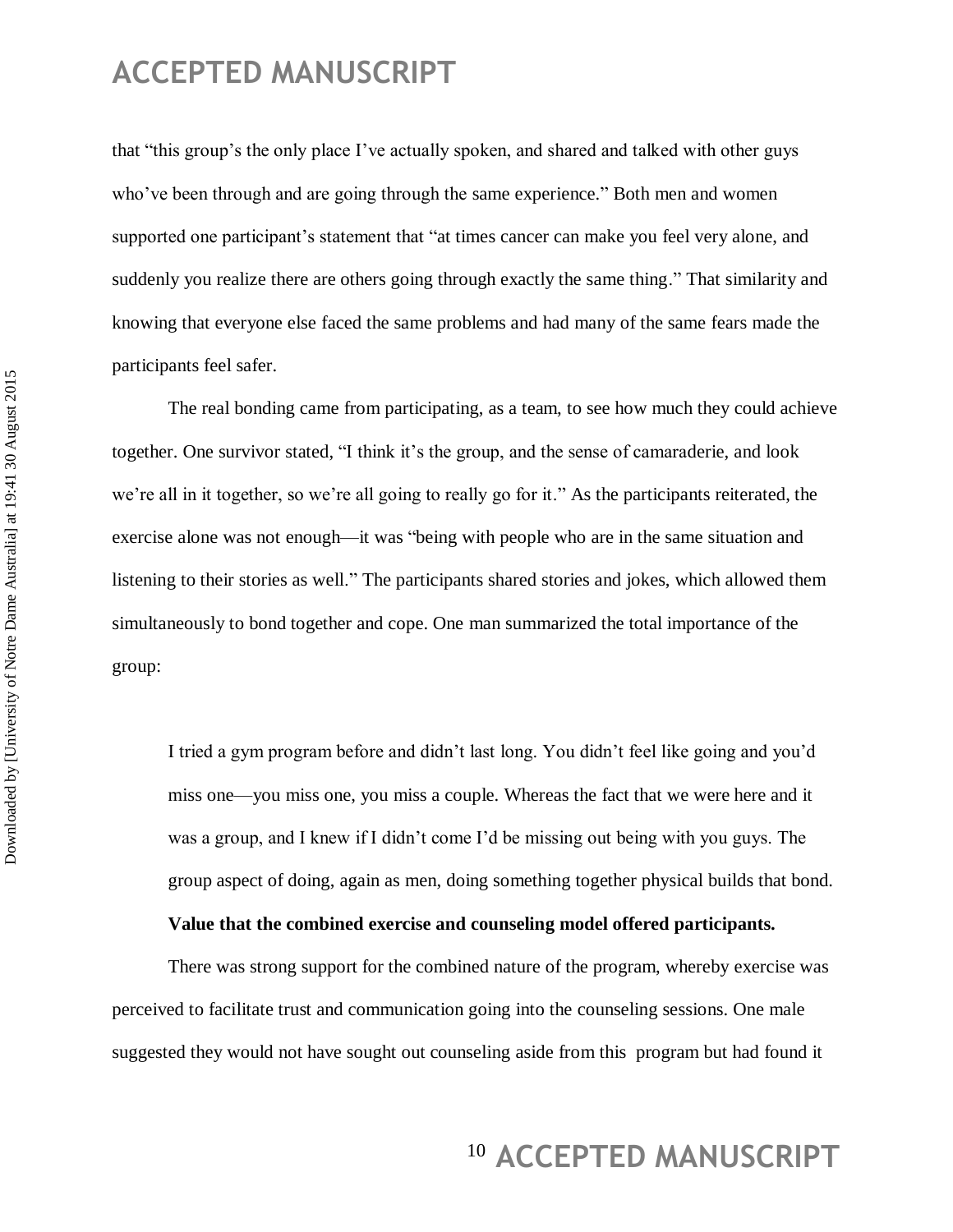very helpful, and others stated they had suppressed their feelings without realizing it until these issues were discussed during the SGP. Thus the program assisted them to deal with these issues and move forward. Each participant described what the program meant to them, and how their lives changed. One stated, "I feel like I've actually taken control and hopefully will continue to get it back on track. And that obviously helps your wellbeing."

Another major theme was the interdependence of physical and mental wellbeing. While describing the decreases in health and fitness experienced since her diagnosis, one woman stated, ―I think that plays a big part in the mental anguish of going through cancer, because the mind and the body are totally connected." In describing how exercise improved more than just physical health, some men stated:

You're pushing the envelope in your own personal physical continuum, and then suddenly you begin to find out that it goes further. And for me, my sense of self, and my sense of manhood… this is terrific.

Being here has given me that boost, and that's been connected also to that side of who I am as a person. But [the program] has also given me the confidence that that side of it has got some hope, because being more physically fit and sort of heart rate and all that sort of stuff, that's all gonna help.

Other major benefits described were having more control and focus in their lives, having a "kickstart" to a healthier lifestyle, and "having something to look forward to" three mornings each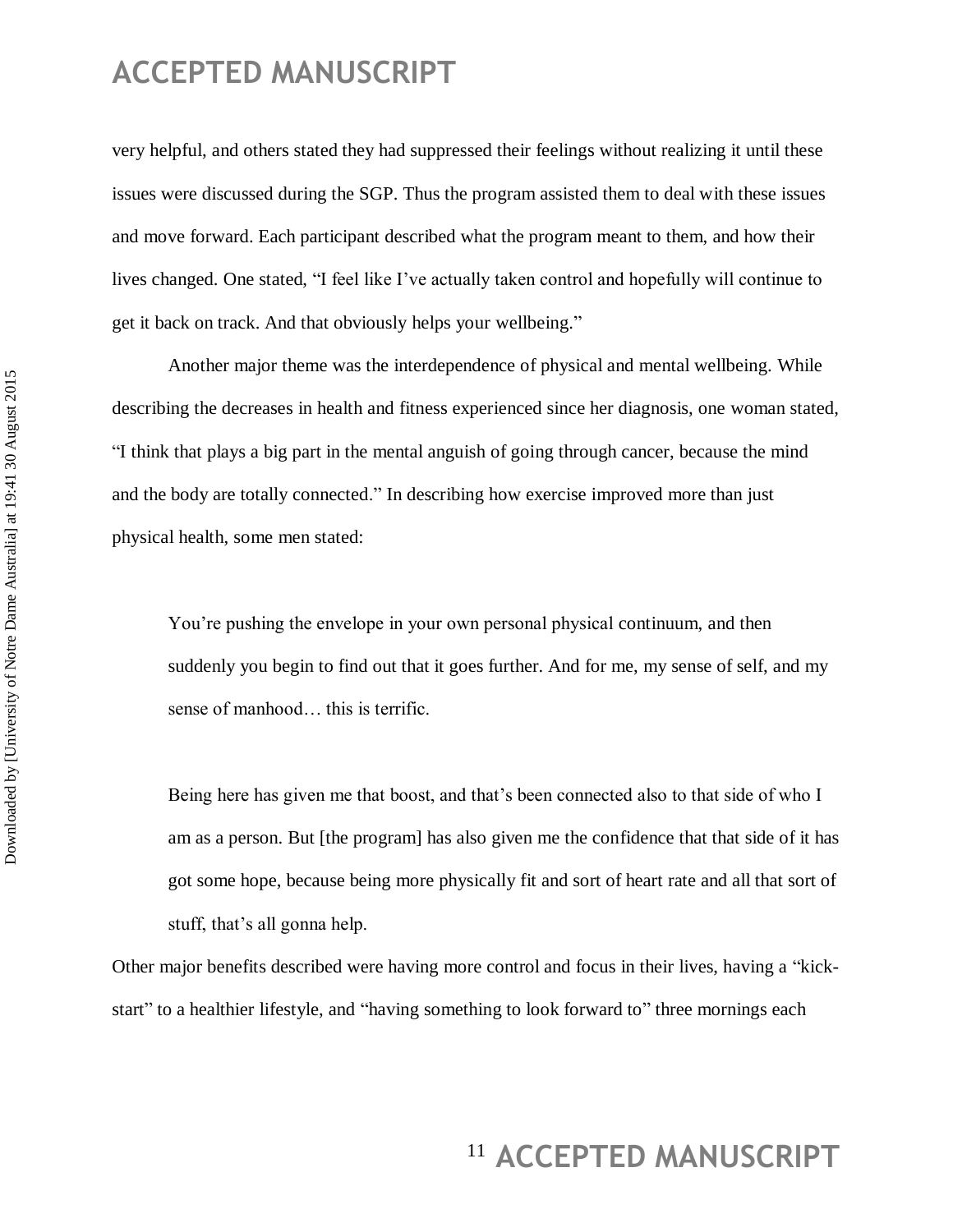week. Aside from the mind-body connection, the survivors also felt that exercising together allowed them to better participate in counseling together:

If you look at prostate cancer it sets people back a bit, and the exercise actually is probably a better vehicle to deal with the mental aspects, particularly for men. Just in generally speaking … men don't openly deal with cancer and a lot of things as openly as women do and I think the exercise program just provides a vehicle starting to talk about it, starting to think about it more yourself, getting over that hump, getting past that worrisome element of it as well.

The men discussed together how this worked:

It brings you here [to counseling] in sort of, bit of an open state. Something going around in your brain that makes you feel good.

And it actually helps to set the scene for here.

It brings us together, that we're all working on this thing, all stretching, puffing, panting, sweating and then after … you all come together.

It was not just the men who felt they needed the exercise to open their minds and mouths. One female participant also echoed the sentiment:

If you're not sharing anything else, you're just getting in the room, you don't know each other, it's hard to open up. But when you're out there doing the exercises, in between or

## <sup>12</sup> ACCEPTED MANUSCRIPT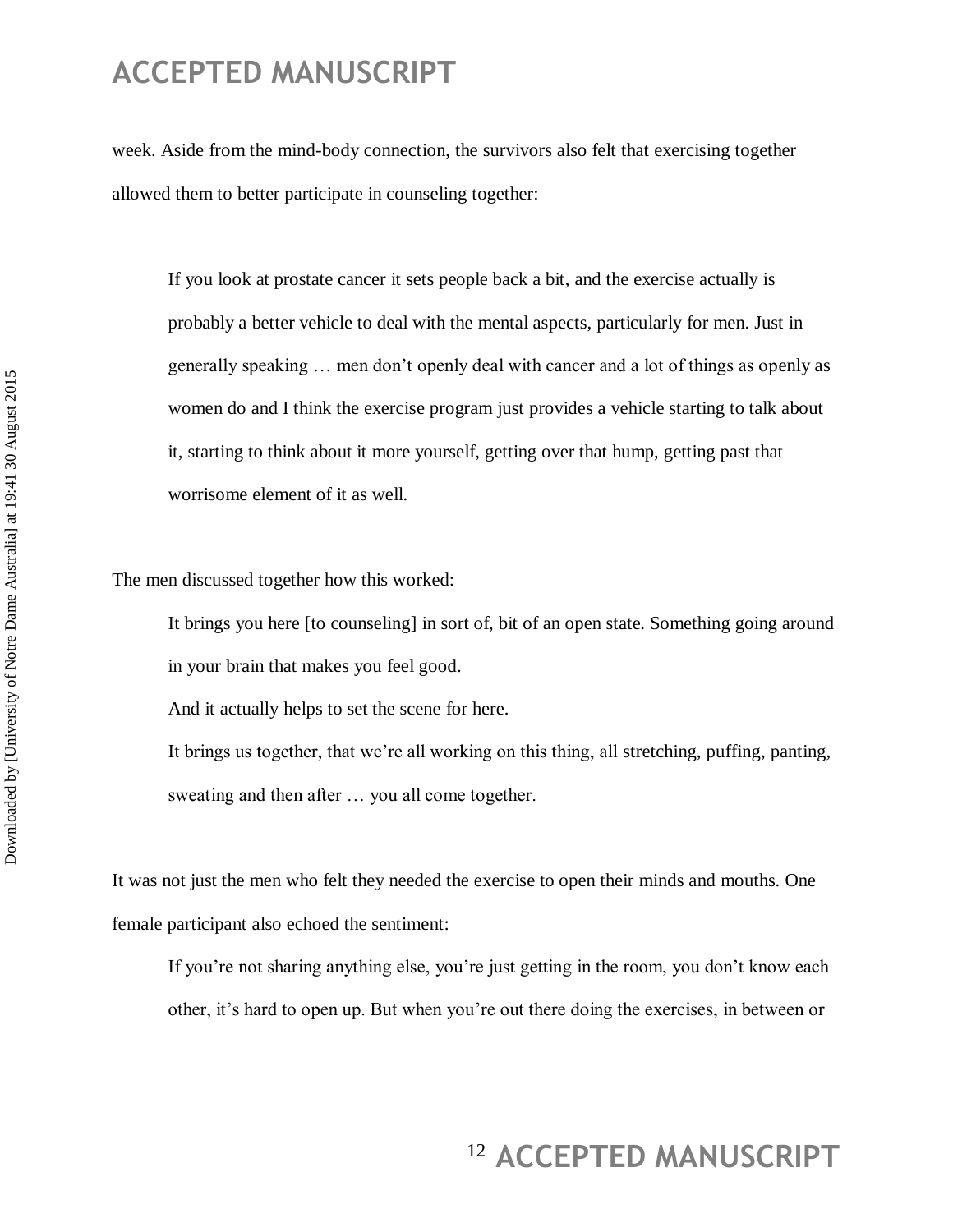on the bikes in the morning, you're chatting. So you feel more confident about expressing new thoughts because you learn to trust people quicker.

#### **An opportunity to explore and redefine self-identity.**

All survivors were at some stage in the process of redefining and coming to terms with an altered self-identity. The biggest change was that society now labeled them a cancer "survivor." One female participant said, "I don't want to say I'm a breast cancer survivor. I don't want to be known as that, I just want to be me."

Sexuality and body image were big factors in self-identity. For both men and women, the treatments impaired sexual function and desire, which distressed them greatly. For the women, losing one or both breasts and gaining fat mass negatively changed their body image, which subsequently decreased their libido. For the men, gaining fat mass also worsened their body image. However, they focused their changes in sexuality directly on their inability to have and maintain an erection. For the men, sexuality and self-identity conjoined to create their notion of manliness. One male survivor stated:

It's a social stigma. You talk about your manhood—it's what hangs between your legs and then all of a sudden if that's not working properly, you know psychologically that impacts about how you feel.

#### **Support to succeed, despite prior failures.**

The participants' previous attempts to improve their fitness had often met with failure. Some of the barriers described were pain; "the barrier of going to the gym with all the gym bunnies, is very daunting because you've got that low self esteem;" and not knowing what exercises to do or potentially which ones may cause further complications after treatment. Many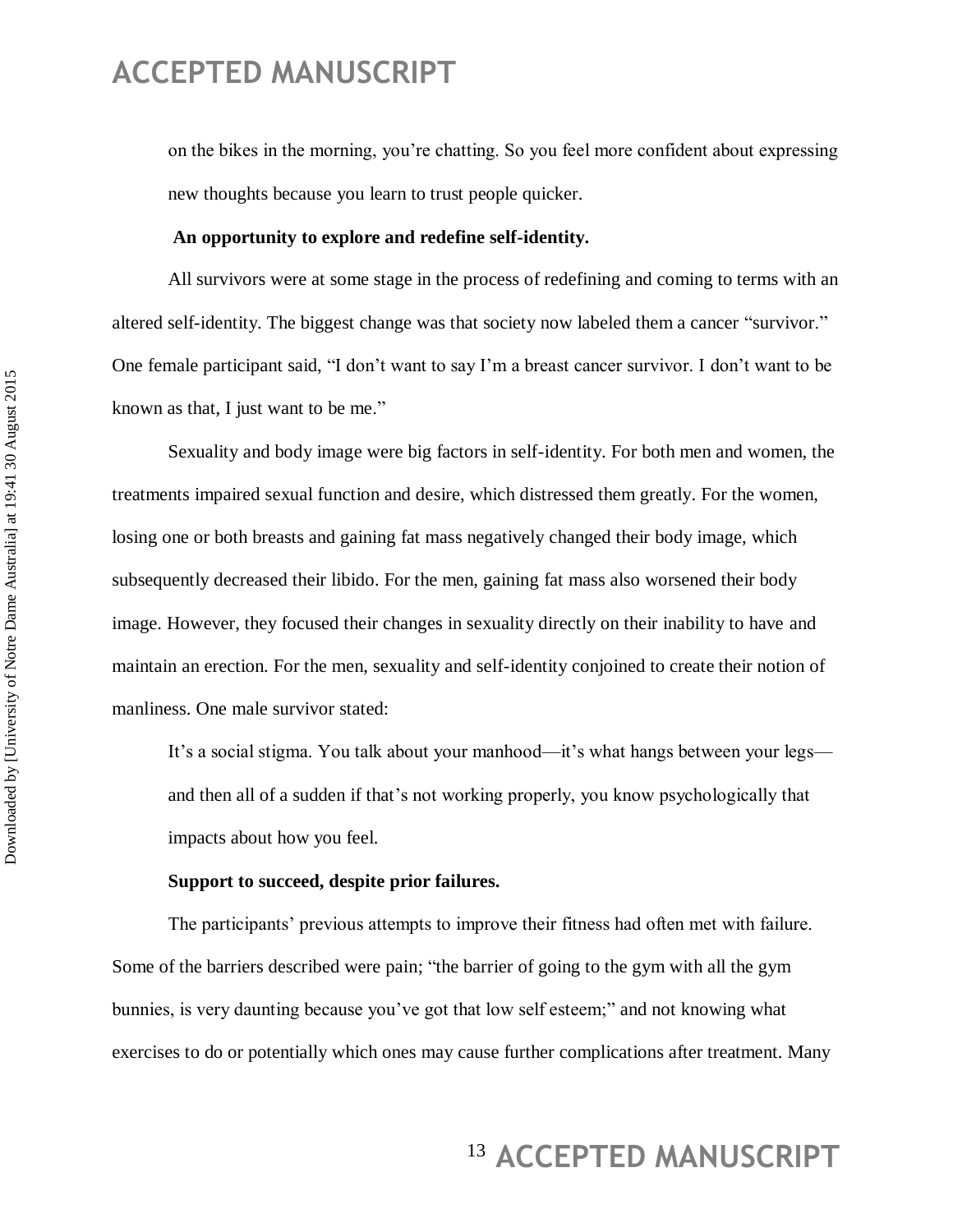of the women shared the sentiment, "If I went to a gym and said I'm a breast cancer survivor I wouldn't feel comfortable with the other people." Conversely, at the intervention, "you're not seen, for want of a better word, as an oddity."

Participants found the lack of mental health support frustrating. One female participant described a series of support group sessions she had attended prior to enrolment as "once a month ... and I hardly know anyone, and we don't touch on anything really useful." One male participant commented on the inadequacy of prostate cancer support for survivors in the local area:

I've run a support group for almost 18 months with two other conveners. I've mentioned a little bit here about how I feel about the ineffectiveness of support groups with PCFA [Prostate Cancer Foundation of Australia]. And I feel very frustrated because I don't see an improvement down the track … and that is wrong.

#### **The importance of exercise variety.**

A variety of exercise modes were delivered to determine which ones the participants enjoyed and found beneficial and whether any modes were unsuitable. All the participants identified the variety of activities as paramount for their enjoyment and accomplishments in the program. They reiterated that their health was not just related to the areas where they had received surgery, such as the pelvis or chest, but their whole body. The variety of exercise allowed them to work on all aspects of fitness.

I so appreciated the range of exercises, I've now got a whole host. And I never used to do flexibility and that in the gym, now I'm gonna go there and do both.

## <sup>14</sup> ACCEPTED MANUSCRIPT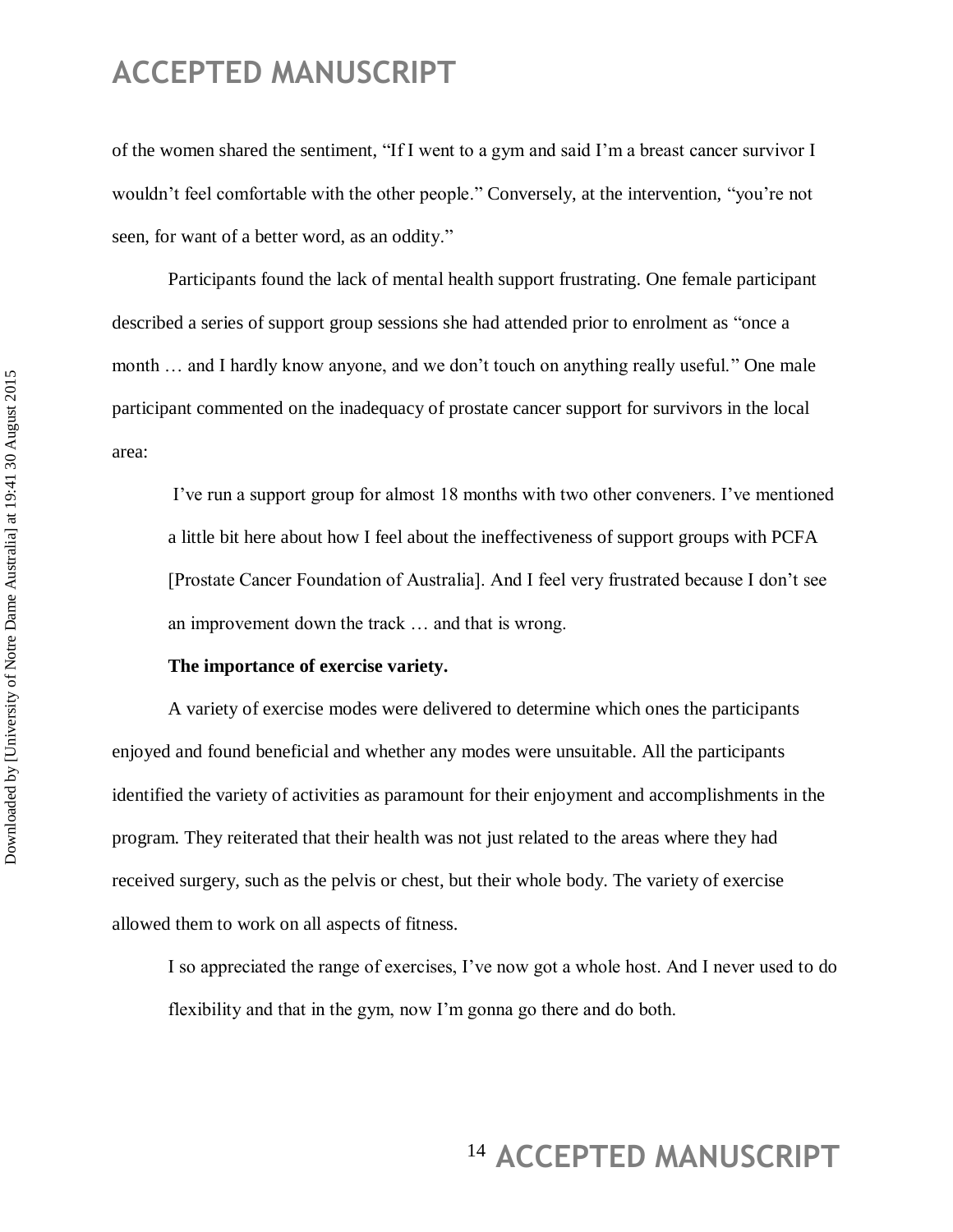One male participant commented further about the increased awareness of "the physicality of our life." He told an anecdote:

The other day, I was walking along with the basket full of produce, and I was doing this [mimics bicep curls]—oh fucking hell, what's happening? So I think we're becoming more aware of the virtues.

#### **The importance of maintaining exercise behaviors**

Many participants who attended the final interview were concerned that once they had graduated, they would backslide: "I've also noticed that since I've stopped the exercise program, I'm eating quite naughty things." The participants knew that, despite all the fitness gains they had made in the two months, "you can lose it much faster than you can gain it." The staff tried to prepare the graduates to continue exercising. For some, this involved writing them an exercise routine to take to their local gym or to complete at home. Others decided to take up yoga or tai chi lessons. They were concerned that, without the regularly scheduled program, they would not continue exercising, and thus they were sad to discontinue. As one male participant said:

It's just like giving someone a piece of cake and you had a sample and think, 'jeez, that's delicious', and then, 'sorry, but you can't have any more now'. All we've done is have a taste, and it bloody tastes good, and now we want the bloody slab of this cake, with our coffee.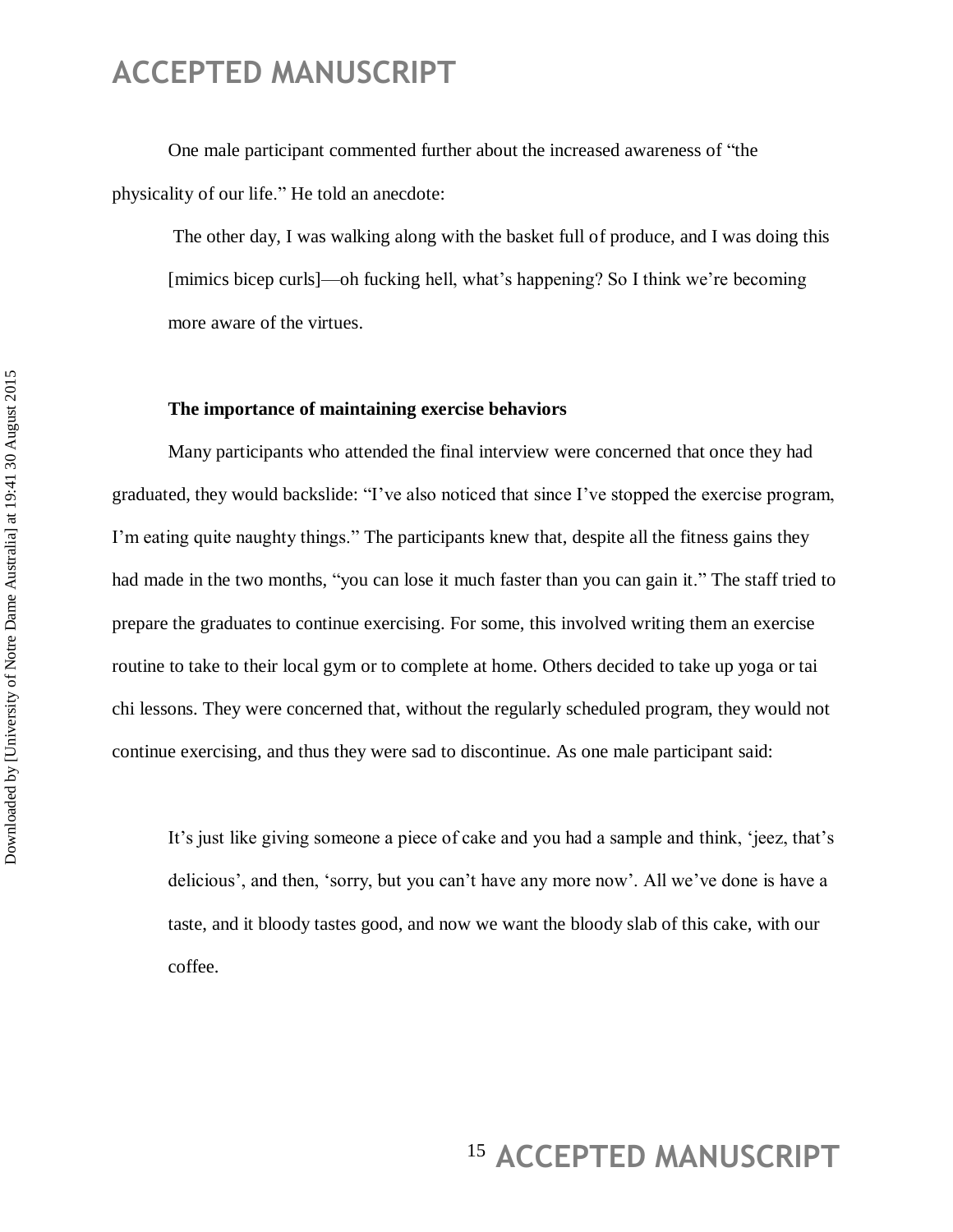However, the participants also understood that they needed to take responsibility for their continued exercise, and could not rely solely on the intervention:

Ultimately, we're responsible for ourselves and we are the ones that have to maintain our own physical wellbeing. So it's good that the ball has been passed back to us and we're now there with it, and we've got the tools you've given us—the physical experience working in the gym and working in the pool. I feel you've equipped us really well to establish a routine and, with gentle prodding from our great friends, I think there's no reason why we can't continue.

#### **Discussion**

Results show that the group exercise and counseling intervention was acceptable, feasible, and beneficial to both breast and prostate cancer survivors, as evidenced by participant attendance, retention rates and participant feedback. Of particular interest was that the men embraced and benefited from the SGP component, despite some of them having an initial reluctance to attend.

#### **Importance of intervention components.**

While many participants were initially reluctant to participate in the counseling, most found it extremely beneficial and important to their experience. Especially amongst men, it was cited that they found they did need counseling, even if they had not realized that before the intervention; this discovery of need for mental health services after engagement amongst male cancer survivors is common (Berglund et al., 2003). The SGP helped them cope with their experiences through the psychological exercises while sharing individual stories. Participants

## <sup>16</sup> ACCEPTED MANUSCRIPT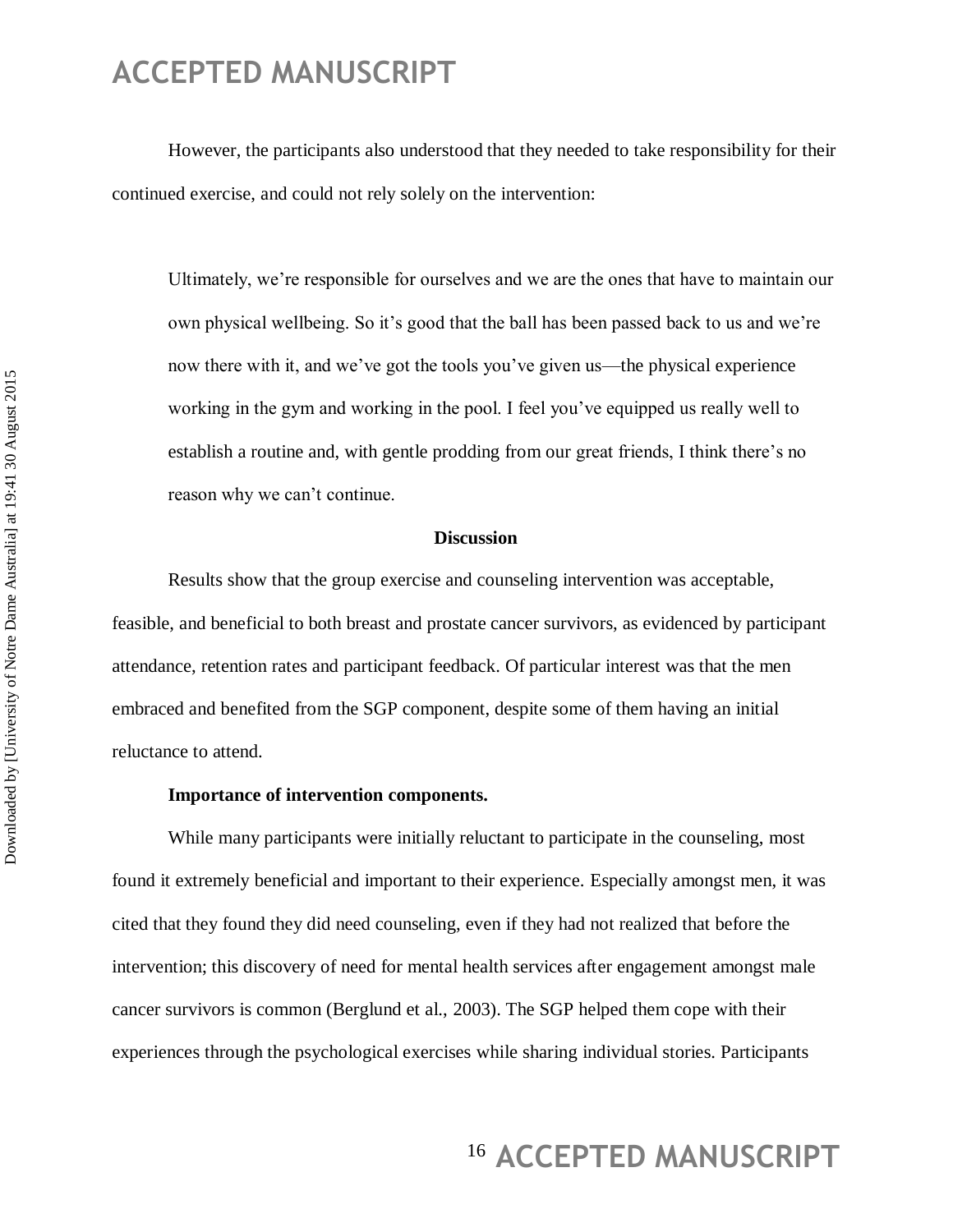found the exercise beneficial not only for improving their fitness, but also for helping them cope psychologically. The variety of exercises was described as paramount for their motivation, learning and enjoyment. Most importantly, the group bonding felt during the exercise sessions allowed for more open discussions and sharing within the SGP component.

Aside from any physiological improvements, the main outcome of the exercise component was to facilitate a sense of mutual aid, trust and group cohesion. Shared experience, both in the gym and through counseling, was the most recurrent theme of the feedback sessions. The group became the main source of enjoyment and motivation for the participants to attend the program. Mutual aid created and expressed between participants is often identified as a key benefit of group counseling interventions (Germino, 2001), and part of the reason why group psychotherapy has been called the ‗gold standard' (Courneya et al., 2003).

#### **Self-identity, prior experiences and overall benefits.**

The participants' struggle to come to terms with a new self-identity was addressed in this program, with participants reporting that this intervention finally met their needs. Many stated that a large component was creating a sense of greater control over their health. Changes in selfidentity, especially concerning sexuality, are common in cancer survivors (Binkley et al., 2012; Ferrell, Grant, Funk, Otis-Green, & Garcia, 1997; Lintz et al., 2003). A positive outcome of this study was that the men felt that the combination of exercise and SGP could help them regain a sense of their own masculinity. Conversely, the women did not discuss improved feelings of sexuality but rather focused on feelings of quality and wellbeing in their lives.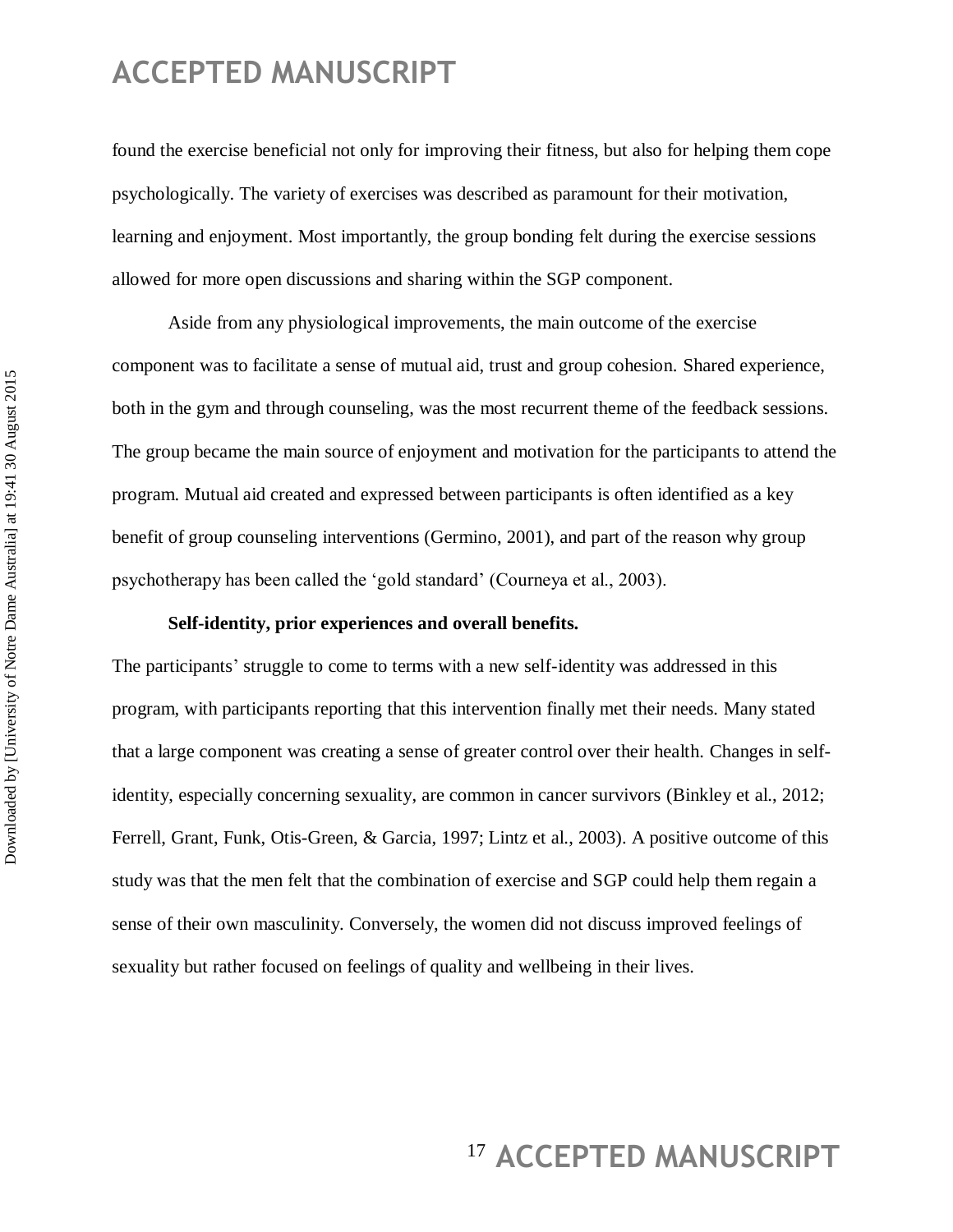#### **Maintenance of benefits and behaviors.**

The participants felt concerned that the completion of the intervention would mean the end of their exercise routines. Research has shown that long-term physical activity engagement is unlikely among cancer survivors, even after participating in a structured intervention (Courneya et al., 2009; Ottenbacher et al., 2012). Further work is needed to investigate ways to help cancer survivors make lifestyle changes to permanently adopt physical activity.

#### **Clinical Implications**

Fitness and mental health professionals could collaboratively provide a multi-disciplined rehabilitation program for cancer survivors. Counselors could focus on building group cohesiveness, safety, and mutual aid, which may be achieved through group exercise participation. Fitness professionals could seek to address the specific physical rehabilitation needs of the cancer survivors and also provide a motivating and meaningful experience by including a wide variety of exercises in the program. Fitness and mental health professionals may find that forming collaborative approaches to care increases the quality of care they deliver to their mutual participants and increases participation and adherence rates to each of the components.

#### **Conclusions**

This study identified that group exercise facilitated supportive group psychotherapy, which was particularly important for many prostate cancer survivors who were initially reluctant to attend counseling. Together, the two intervention modes provided a greater meaning and benefit to breast and prostate cancer survivors' well-being than the participants felt either mode could have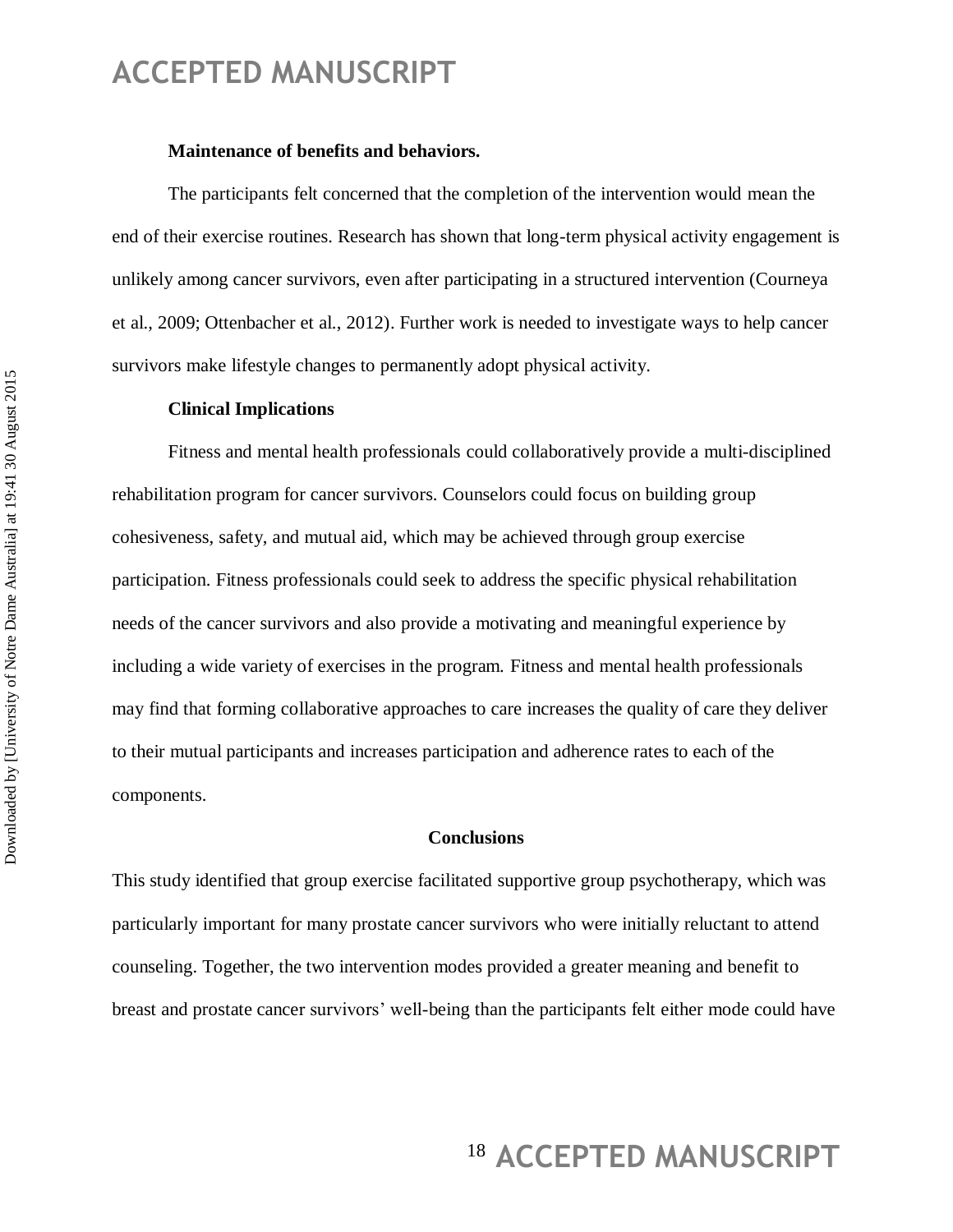alone. Despite some differences in experience between the two populations, we conclude that this intervention is suitable for both breast and prostate cancer survivors.

#### **Acknowledgements**

The authors would like to acknowledge Hospital Benefits Fund of Western Australia and Sports Medicine Australia for their grant support of this research. The funding bodies took no role in the analyses of data, preparation of manuscript, or decision to publish. Authors declare no conflicts of interest.

## <sup>19</sup> ACCEPTED MANUSCRIPT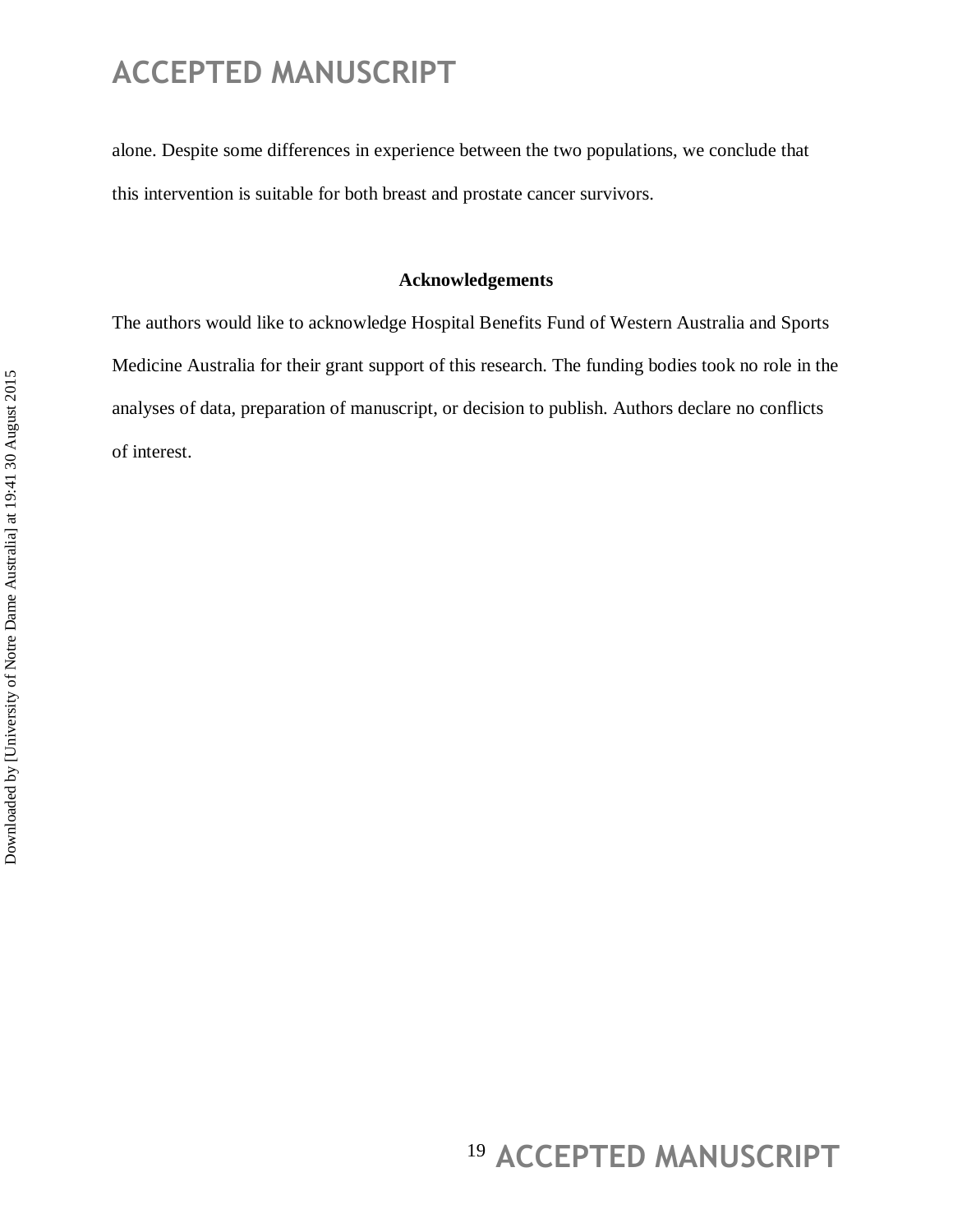#### References

Australian Institute of Health and Welfare & Australasian Association of Cancer Registries. (2010). *Cancer in Australia: an overview*. Canberra: Australian Institute of Health and Welfare.

Berglund, G., Bolund, C., Gustavsson, U.-L., & Sjoden, P.-O. (1993). Starting Again--A Comparison Study of a Group Rehabilitation Program for Cancer Patients. *Acta Oncologica, 32*(1), 15-21.

Berglund, G., Petersson, L.-M., Eriksson, K. R. N., & Häggman, M. (2003). "Between men": patient perceptions and priorities in a rehabilitation program for men with prostate cancer. *Patient Education and Counseling, 49*(3), 285-292.

Binkley, J. M., Harris, S. R., Levangie, P. K., Pearl, M., Guglielmino, J., Kraus, V., & Rowden, D. (2012). Patient perspectives on breast cancer treatment side effects and the prospective surveillance model for physical rehabilitation for women with breast cancer. *Cancer, 118*(S8), 2207-2216.

Block, K. I., Charlotte, G., Debu, T., Sally, F., Mark, N. M., Penny, B. B., … Shoham, J. (2009). Survival Impact of Integrative Cancer Care in Advanced Metastatic Breast Cancer. *The Breast Journal, 15*(4), 357-366.

Borg, G. (1982). A category scale with ratio properties for intermodal and interindividual comparisons. In H. G. Geissler & P. Petzold (Eds.), *Psychophysical judgment and the process of perception* (pp. 25–34). Berlin, BE: VEB Deutscher Verlag der Wissenschaften.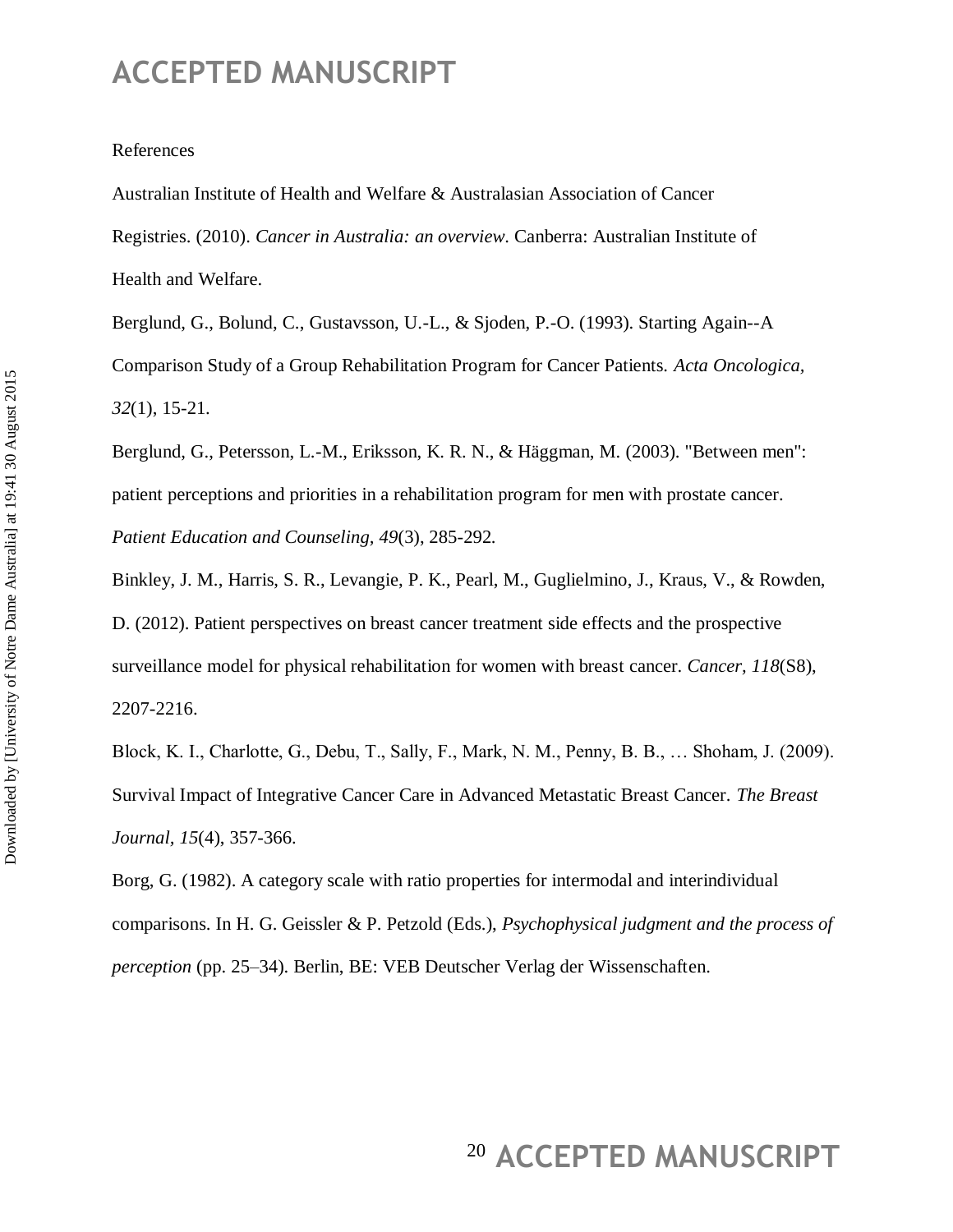Boudioni, M., McPherson, K., Moynihan, C., Melia, J., Boulton, M., Leydon, G., & Mossman, J. (2001). Do men with prostate or colorectal cancer seek different information and support from women with cancer? *British Journal of Cancer, 85*(5), 641-648.

Breitbart, W. (2002). Spirituality and meaning in supportive care: spirituality- and meaningcentered group psychotherapy interventions in advanced cancer. *Supportive Care in Cancer, 10*(4), 272-280.

Breitbart, W., Rosenfeld, B., Gibson, C., Pessin, H., Poppito, S., Nelson, C., … Olden, M. (2010). Meaning-centered group psychotherapy for patients with advanced cancer: a pilot randomized controlled trial. *Psycho-oncology, 19*(1), 21-28.

Cain, E. N., Kohorn, E. I., Quinlan, D. M., Latimer, K., & Schwartz, P. E. (1986). Psychosocial Benefits of a Cancer Support Group. *Cancer, 57*(1), 183-189.

Carmack Taylor, C. L., Demoor, C., Smith, M. A., Dunn, A. L., Basen-Engquist, K., Nielsen, I., … Gritz, E. R. (2006). Active for Life After Cancer: a randomized trial examining a lifestyle physical activity program for prostate cancer patients. *Psycho-oncology, 15*(10), 847-862. Chambers, S. K., Pinnock, C., Lepore, S. J., Hughes, S., & O'Connell, D. L. (2011). A systematic review of psychosocial interventions for men with prostate cancer and their partners. *Patient Education and Counseling, 85*(2), e75-e88.

Cho, O.-H., Yoo, Y.-S., & Kim, N.-C. (2006). Efficacy of comprehensive group rehabilitation for women with early breast cancer in South Korea. *Nursing & Health Sciences, 8*(3), 140-146. Courneya, K. S., Friedenreich, C. M., Reid, R. D., Gelmon, K., Mackey, J. R., Ladha, A. B., … Segal, R. J. (2009). Predictors of follow-up exercise behavior 6 months after a randomized trial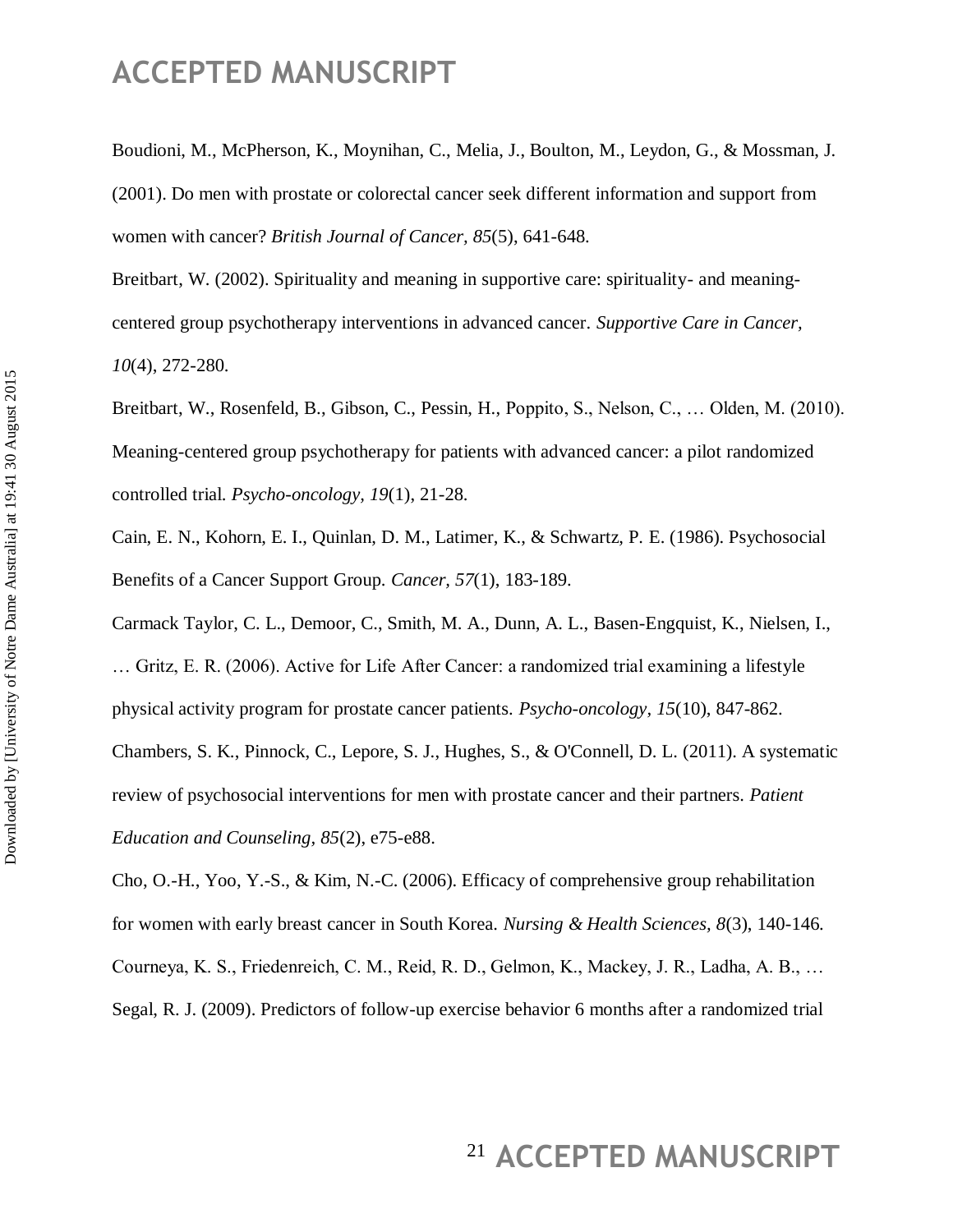of exercise training during breast cancer chemotherapy. *Breast Cancer Research and Treatment, 114*(1), 179-187.

Courneya, K. S., Friedenreich, C. M., Sela, R. A., Quinney, H. A., Rhodes, R. E., & Handman, M. (2003). The group psychotherapy and home-based physical exercise (group-hope) trial in cancer survivors: Physical fitness and quality of life outcomes. *Psycho-oncology, 12*(4), 357-374. Culos-Reed, S. N., Robinson, J. L., Lau, H., O'Connor, K., & Keats, M. R. (2007). Benefits of a physical activity intervention for men with prostate cancer. *Journal of Sport and Exercise Psychology, 29*(1), 118-127.

Eakin, E. G., & Strycker, L. A. (2001). Awareness and barriers to use of cancer support and information resources by HMO patients with breast, prostate, or colon cancer: patient and provider perspectives. *Psycho-Oncology, 10*(2), 103-113.

Ferrell, B. R., Grant, M. M., Funk, B., Otis-Green, S., & Garcia, N. (1997). Quality of life in breast cancer survivors as identified by focus groups. *Psycho-Oncology, 6*(1), 13-23.

Germino, B. B. (2001). Psychosocial and educational intervention trials in prostate cancer. *Seminars in Oncology Nursing, 17*(2), 129-137.

Jefford, M., Karahalios, E., Pollard, A., Baravelli, C., Carey, M., Franklin, J., … Schofield, P. (2008). Survivorships issues following treatment completion--results from focus groups with Australian cancer survivors and health professionals. *Journal of Cancer Survivorship, 2*(1), 20- 32.

Kaplan, M. (2008). Cancer survivorship: meeting psychosocial needs. *Clinical Journal of Oncology Nursing, 12*(6), 989-992.

## <sup>22</sup> ACCEPTED MANUSCRIPT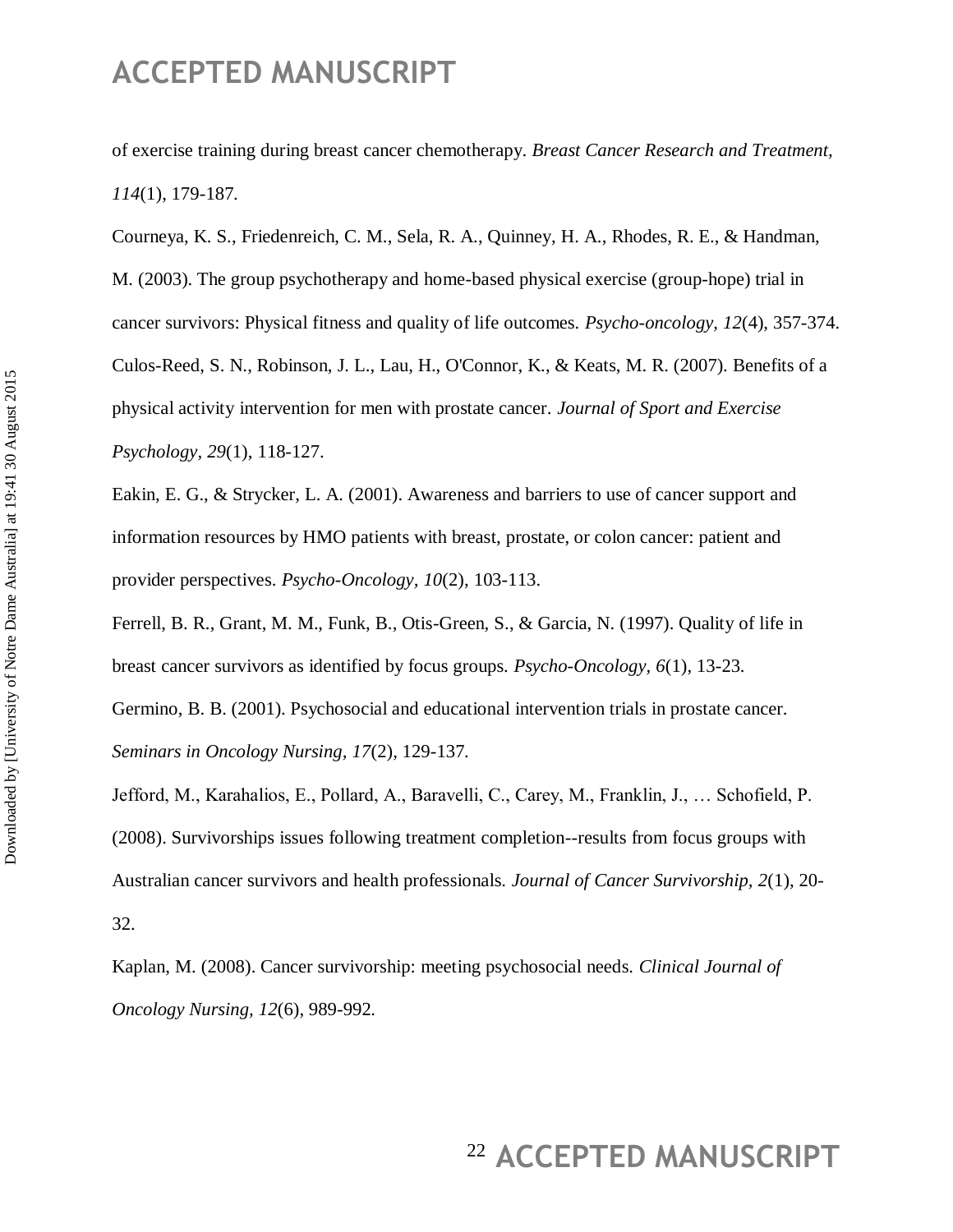Krizek, C., Roberts, C., Ragan, R., Ferrara, J. J., & Lord, B. (1999). Gender and cancer support group participation. *Cancer Practice, 7*(2), 86-92.

Lintz, K., Moynihan, C., Steginga, S., Norman, A., Eeles, R., Huddart, R., … Watson, M. (2003). Prostate cancer patients' support and psychological care needs: Survey from a non-surgical oncology clinic. *Psycho-Oncology, 12*(8), 769-783.

Marlow, B., Cartmill, T., Cieplucha, H., & Lowrie, S. (2003). An interactive process model of psychosocial support needs for women living with breast cancer. *Psycho-oncology, 12*(4), 319- 330.

Martin, E., Battaglini, C., Groff, D., & Naumann, F. (2013). Improving muscular endurance with the MVe Fitness Chair in breast cancer survivors: A feasibility and efficacy study. *Journal of Science and Medicine in Sport, 16*(4), 372-376.

Naumann, F., Martin, E. A., Philpott, M., Smith, C., Groff, D., & Battaglini, C. (2012). Can counseling add value to an exercise intervention for improving quality of life in breast cancer survivors? A feasibility study. *Journal of Supportive Oncology, 10*(5), 188-194.

Nekolaichuk, C. L., Cumming, C., Turner, J., Yushchyshyn, A., & Sela, R. (2011). Referral patterns and psychosocial distress in cancer patients accessing a psycho-oncology counseling service. *Psycho-Oncology, 20*(3), 326-332.

Ottenbacher, A., Day, R., Taylor, W., Sharma, S., Sloane, R., Snyder, D., … Demark-Wahnefried, W. (2012). Long-term physical activity outcomes of home-based lifestyle interventions among breast and prostate cancer survivors. *Supportive Care in Cancer, 20*(10), 2483-2489.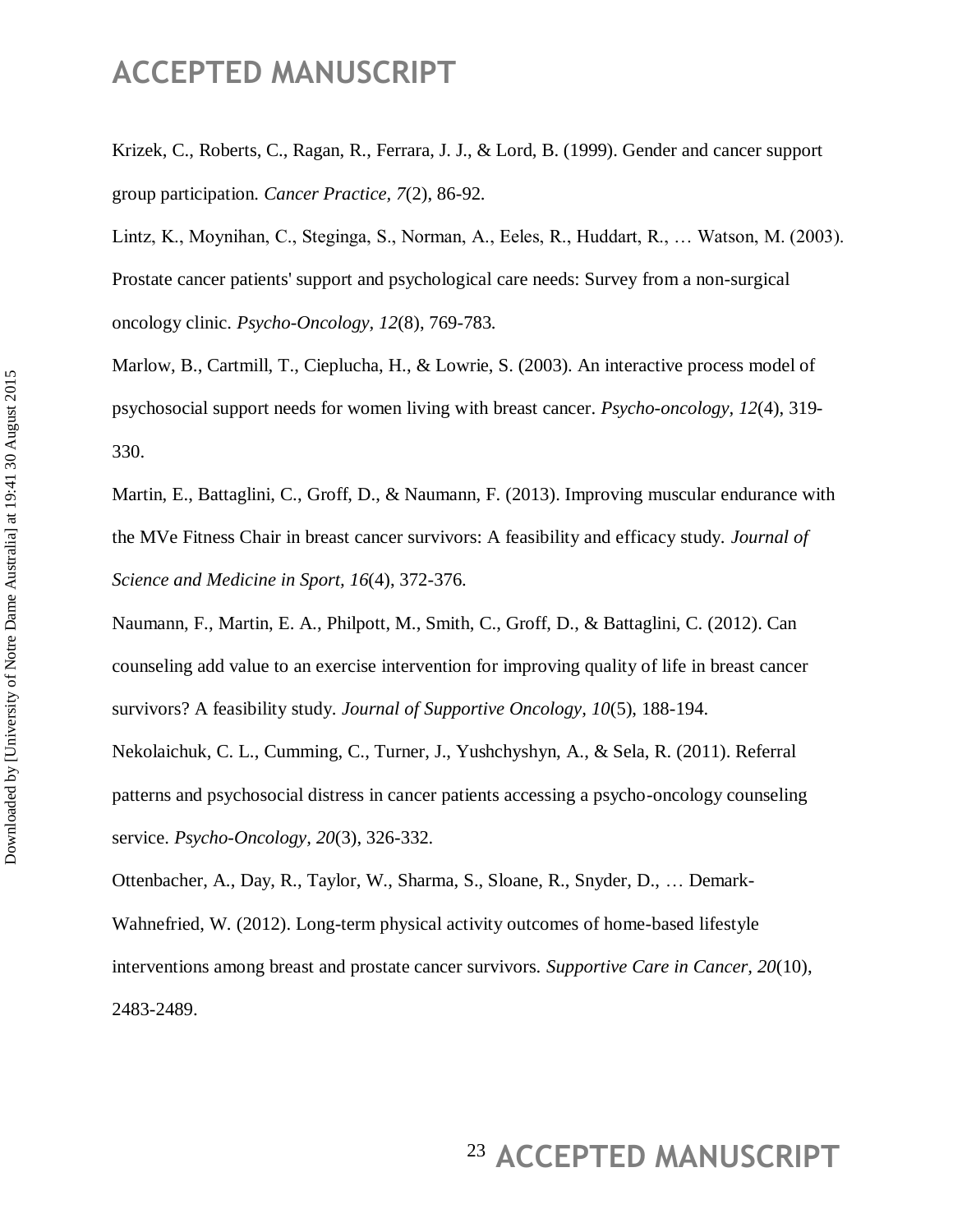Petersson, L.-M., Berglund, G., Brodin, O., Glimelius, B., & Sjödén, P.-O. (2000). Group rehabilitation for cancer patients: satisfaction and perceived benefits. *Patient Education and Counseling, 40*(3), 219-229.

Plass, A., & Koch, U. (2001). Participation of oncological outpatients in psychosocial support. *Psycho-Oncology, 10*(6), 511-520.

Rabin, C., Pinto, B., Dunsiger, S., Nash, J., & Trask, P. (2009). Exercise and relaxation intervention for breast cancer survivors: feasibility, acceptability and effects. *Psycho-Oncology, 18*(3), 258-266.

Roth, A. J., Weinberger, M. I., & Nelson, C. J. (2008). Prostate cancer: psychosocial implications and management. *Future Oncology, 4*(4), 561(568).

Sherman, A. C., Pennington, J., Latif, U., Farley, H., Arent, L., & Simonton, S. (2007). Patient Preferences Regarding Cancer Group Psychotherapy Interventions: A View From the Inside. *Psychosomatics, 48*(5), 426-432.

Smith, J. A., Flowers, P., & Larkin, M. (2001). *Interpretative phenomenological analysis: Theory, method, research*. London: Sage.

Steginga, S. K., Campbell, A., Ferguson, M., Beeden, A., Walls, M., Cairns, W., & Dunn, J. (2008). Socio-demographic, psychosocial and attitudinal predictors of help seeking after cancer diagnosis. *Psycho-Oncology, 17*(10), 997-1005.

Van Weert, E., Hoekstra-Webers, J., Grol, B., Otter, R., Arendzen, H. J., Postema, K., … van der Schans, C. (2005). A multidimensional cancer rehabilitation program for cancer survivors effectiveness on health-related quality of life. *Journal of Psychosomatic Research, 58*(6), 485- 496.

## <sup>24</sup> ACCEPTED MANUSCRIPT